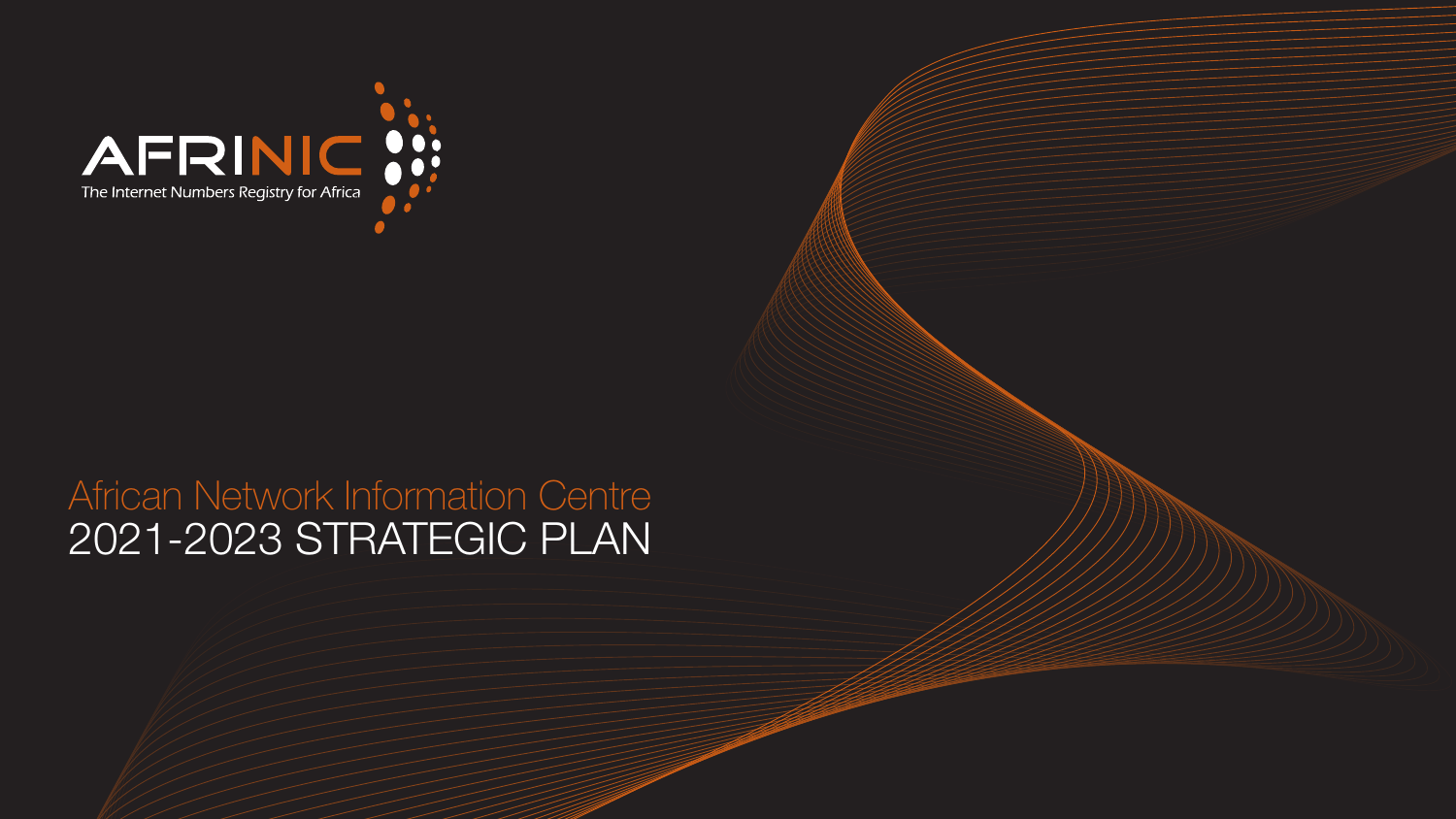

#### Vision

*"A secure and accessible Internet for sustainable digital growth in Africa"*



*"To serve the African Internet community by delivering efficient services in a global multi-stakeholder environment"*

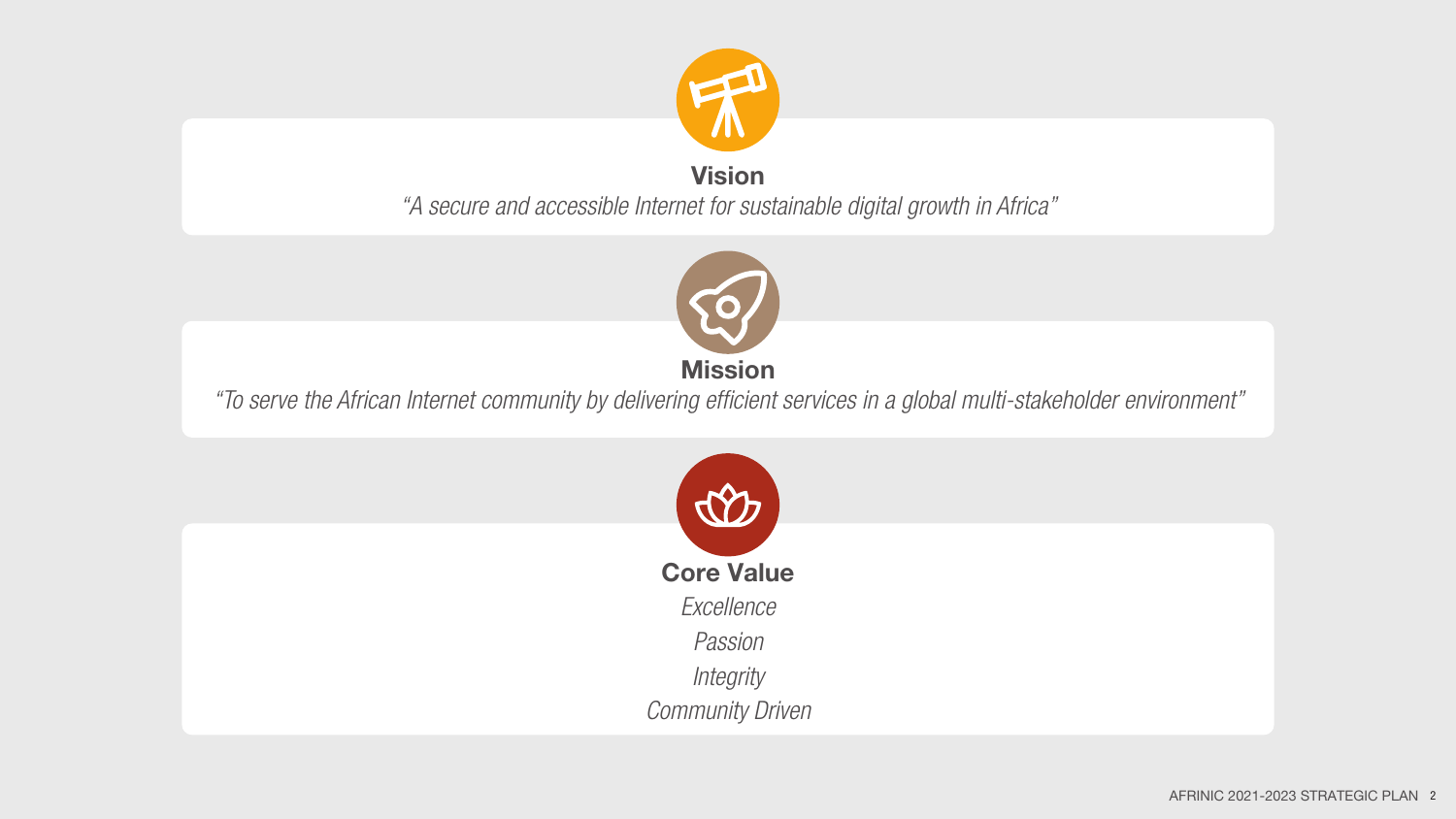The 4 Drivers of the AFRINIC strategy:

The 2021-2023 Strategy of Growing into an Efficient Customer-Centric Organisation will be the Stepping Stone towards our future Operating model.

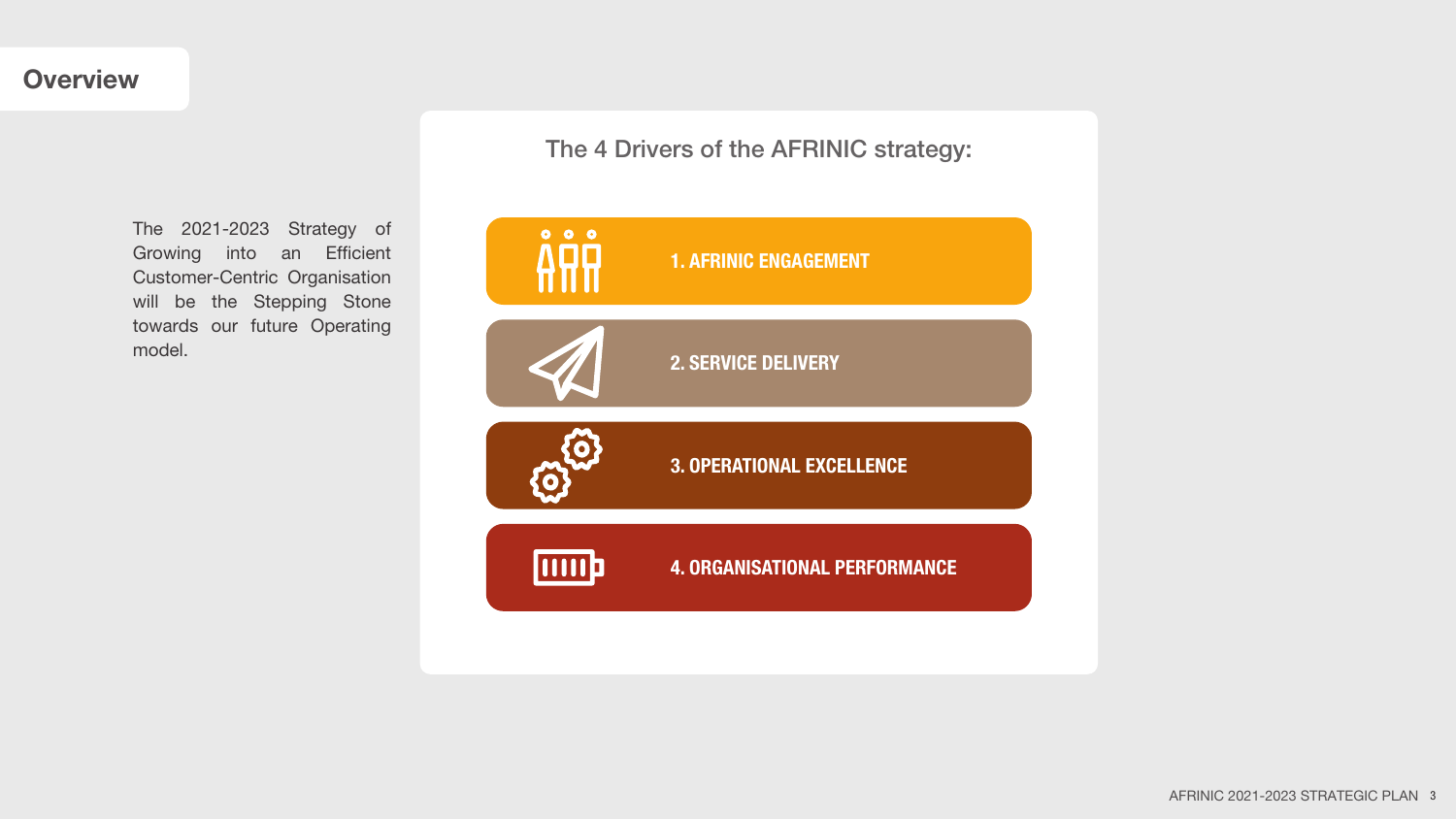#### The Drivers of the AFRINIC 2021-2023 Strategy



Strengthening proximity within the community through an inclusive AFRINIC ENGAGEMENT **AFRICUSE AFRICUSE AFRICUSE** 



Achieving and maintaining excellent customer service through **SERVICE DELIVERY SERVICE DELIVERY SERVICE DELIVERY** 



Achieving operational efficiency to offer stable and secure registry OPERATIONAL EXCELLENCE<br>
Services and provide better customer experience

#### **ORGANISATIONAL** PERFORMANCE



Enhancing a customer centric culture, the organisational structure, talent management and HR processes, & ensuring long term financial sustainability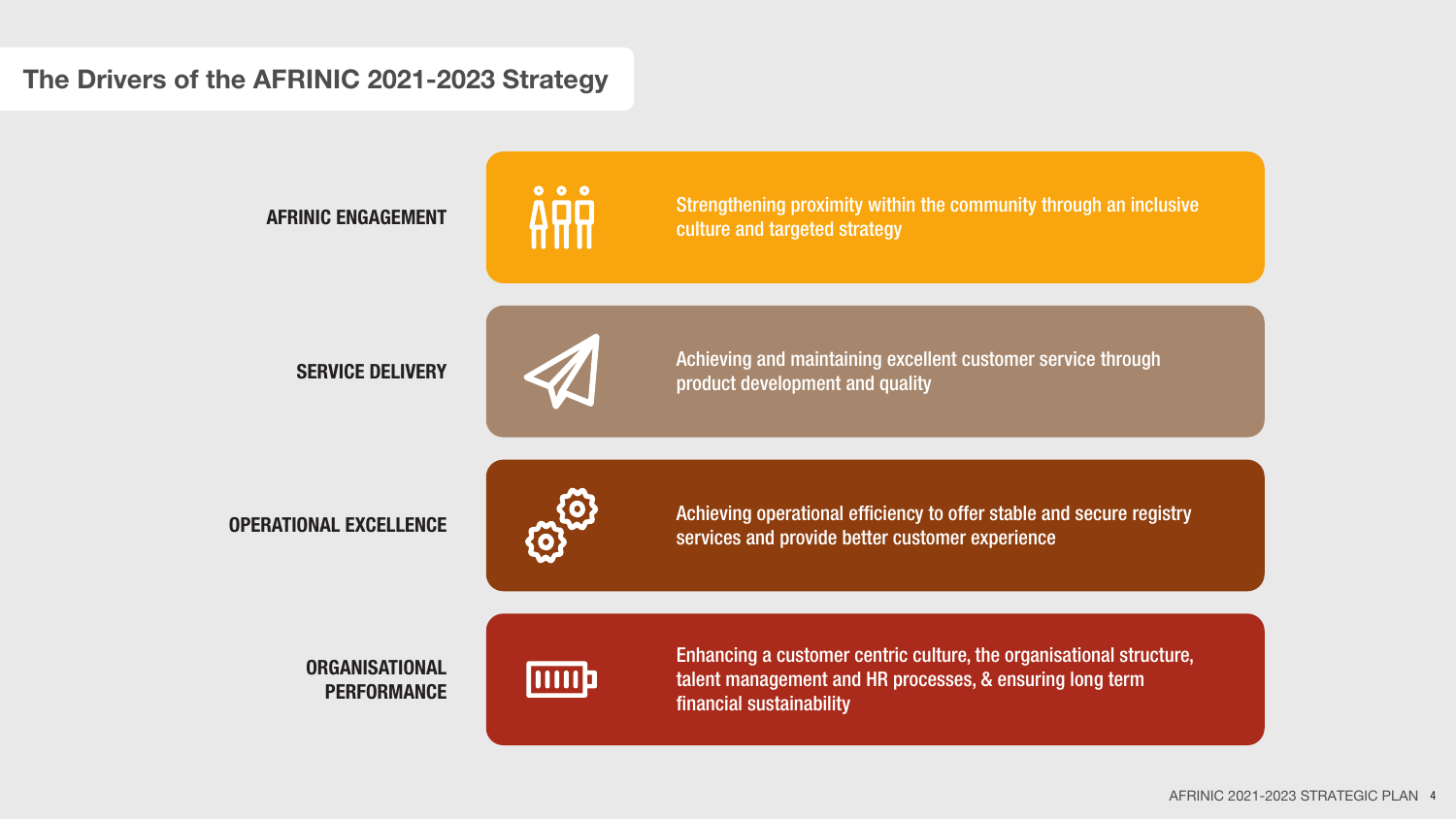### The AFRINIC 2021-2023 Strategy rests upon 4 Drivers and 15 Focus Areas:

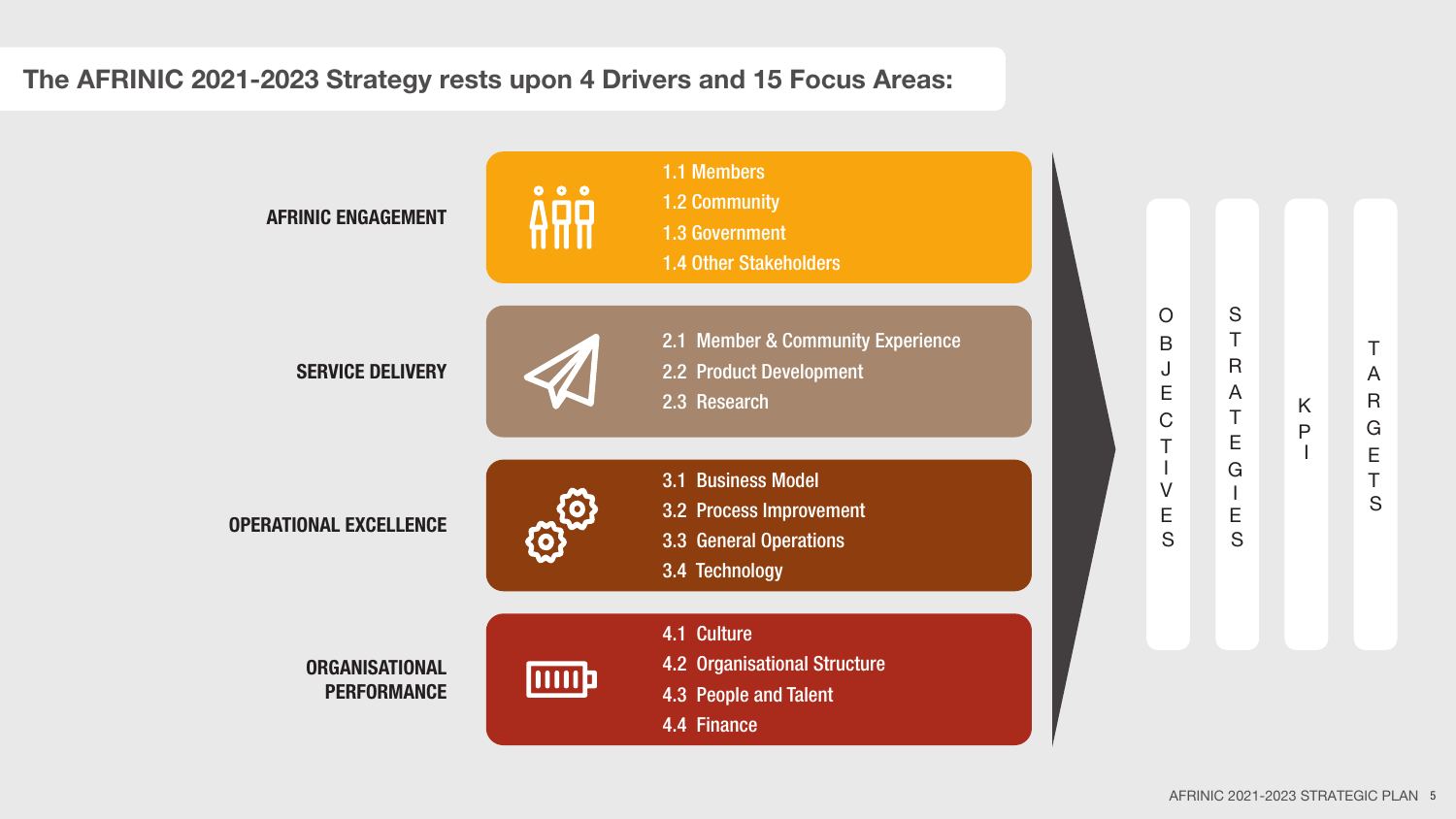

| ŀÅŲ | 1.1 Members                           |                                                                                                                                                             |                                                                                                                                                                                                                                                                                             |                               |
|-----|---------------------------------------|-------------------------------------------------------------------------------------------------------------------------------------------------------------|---------------------------------------------------------------------------------------------------------------------------------------------------------------------------------------------------------------------------------------------------------------------------------------------|-------------------------------|
|     | <b>Objectives</b>                     | <b>Strategies</b>                                                                                                                                           | <b>KPIs</b>                                                                                                                                                                                                                                                                                 | <b>Targets</b>                |
|     | 1. Increase Membership<br><b>Base</b> | • Engage with potential members to<br>facilitate their onboarding as new<br>members, including associate members                                            | # of new members<br>% of non-ISP members<br># of associate members                                                                                                                                                                                                                          | 900<br>40%<br>100             |
|     | 2. Enhance Member<br>Engagement       | • Analyse engagement of current<br>members & remedy to any blocks to<br>engagement<br>• Re-engage with inactive members and<br>encourage renewed engagement | # of new resource members who become<br>active in the community in various<br>committees and initiatives<br># of countries in the region with >30% IPv6<br>traffic<br># of members with announced IPv6 blocks<br>% of members with signed ROAs<br>% of members with route or route6 objects | 75<br>10<br>400<br>50%<br>95% |
|     |                                       |                                                                                                                                                             |                                                                                                                                                                                                                                                                                             |                               |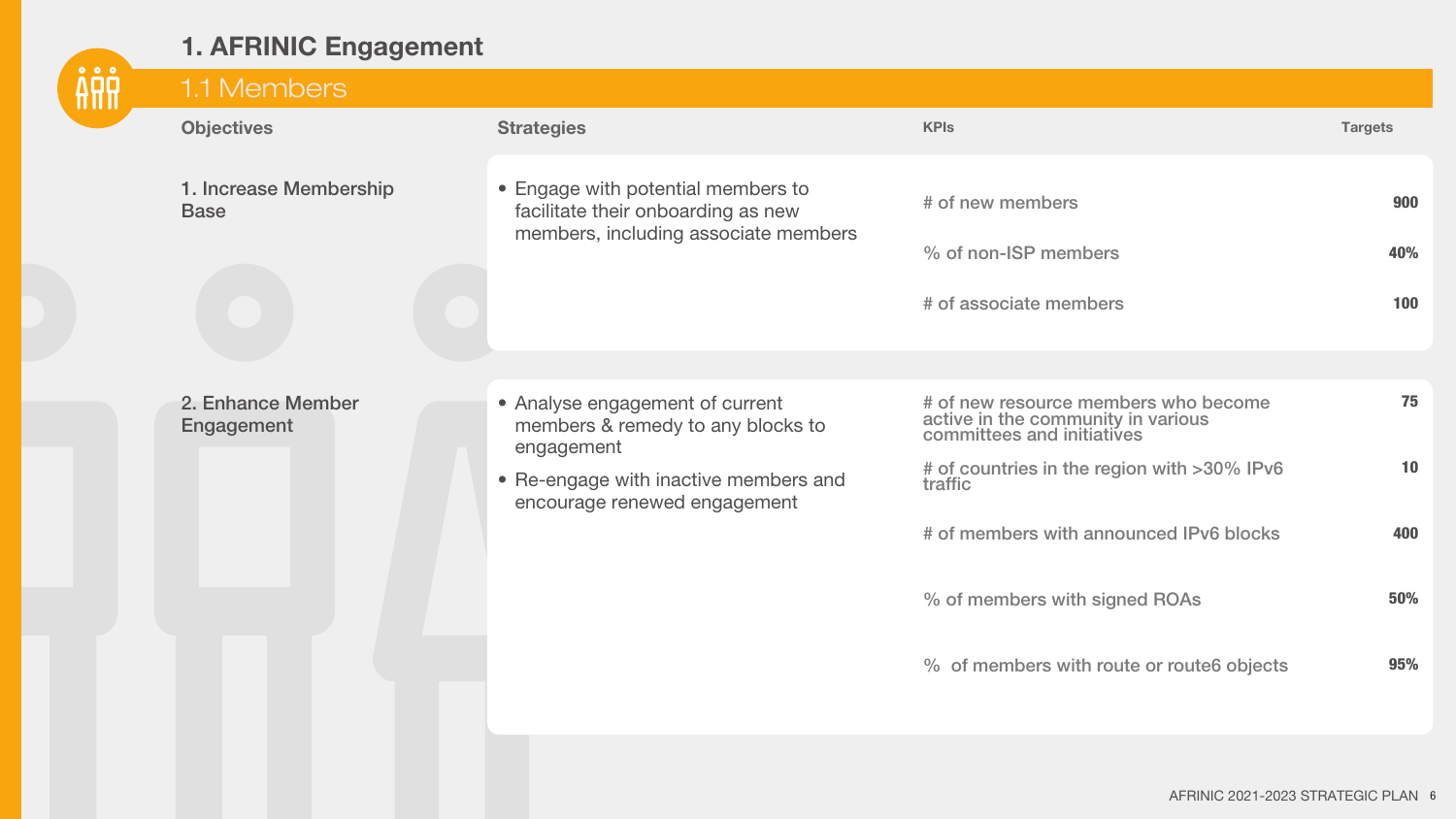

| 1.2 Community                         |                                                                                                                                                                       |                                                                          |                |
|---------------------------------------|-----------------------------------------------------------------------------------------------------------------------------------------------------------------------|--------------------------------------------------------------------------|----------------|
| <b>Objectives</b>                     | <b>Strategies</b>                                                                                                                                                     | <b>KPIs</b>                                                              | <b>Targets</b> |
| 1. Build and Develop the<br>Community | • Participate in community development<br>activities to encourage awareness and                                                                                       | # of grant programs to support Internet<br>growth in the region          | 15             |
|                                       | diversity                                                                                                                                                             | # of events organised                                                    | 60             |
|                                       |                                                                                                                                                                       | # of events in which AFRINIC is actively<br>involved                     | 60             |
|                                       |                                                                                                                                                                       | # of new active community members                                        | 75             |
|                                       | • Penetrate more communities in the region<br>other than technical                                                                                                    | # of non-technical communities in which<br><b>AFRINIC contributed</b>    | 5              |
|                                       | • Help build Network Operators' Groups<br>(NOG) in the region by providing capacity<br>building support, logistical assistance to<br>the NOGs in partnership with Af* | # of new active NOGs                                                     | 9              |
|                                       | • Help develop peering and interconnections<br>in the region by providing support to IXPs<br>and NREN communities                                                     | # of active engagements with IXPs and<br>NRENs aiming at growing peering | 30             |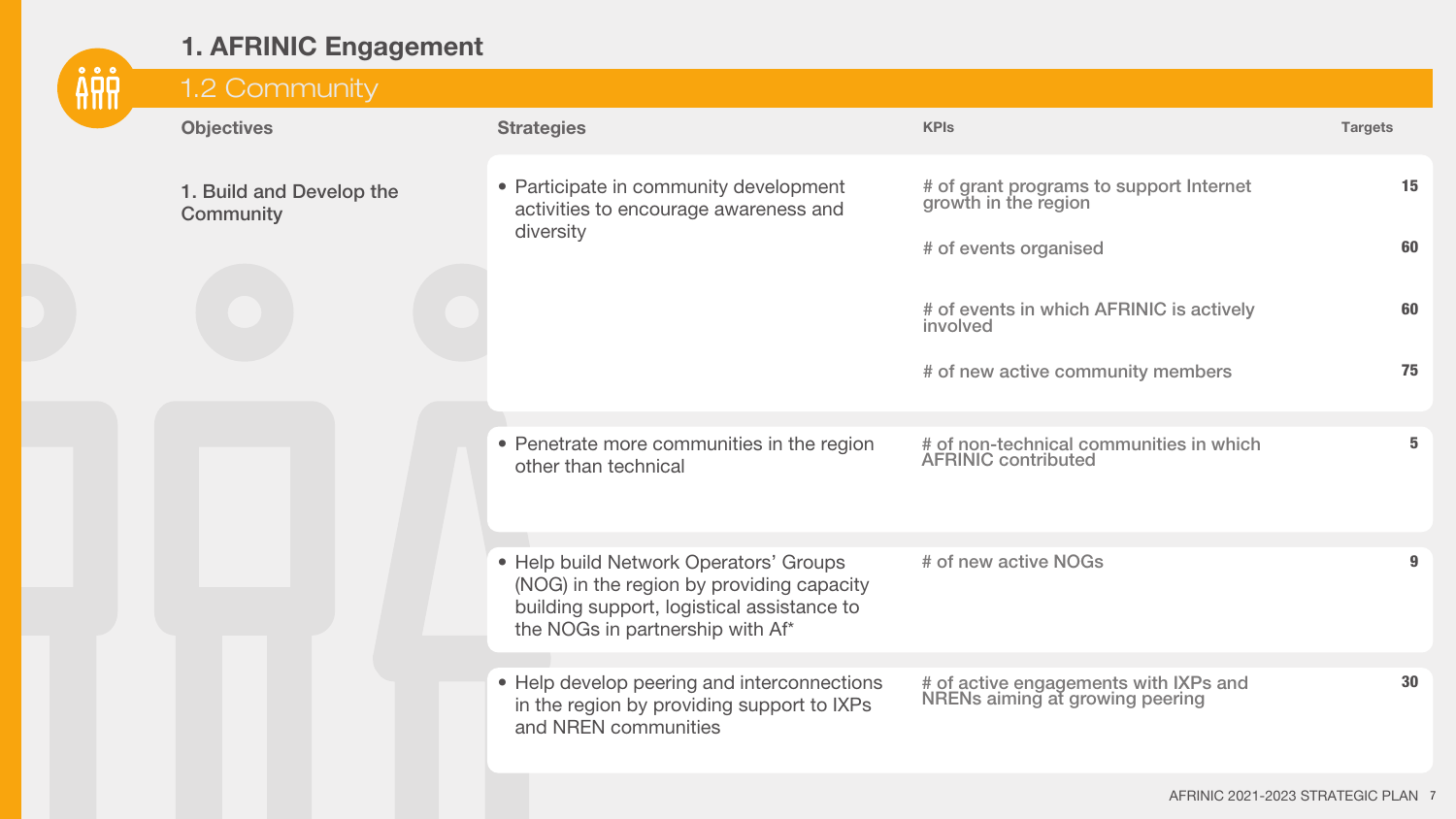

|  | 1.2 Community                                          |                                                                                                                    |                                                                 |                |
|--|--------------------------------------------------------|--------------------------------------------------------------------------------------------------------------------|-----------------------------------------------------------------|----------------|
|  | <b>Objectives</b>                                      | <b>Strategies</b>                                                                                                  | <b>KPIs</b>                                                     | <b>Targets</b> |
|  | 2. Promote Best Practices in<br>the Internet Ecosystem | • Encourage the development, sharing<br>and adoption of best current operational<br>practices by African operators | # of quality contents targeting community                       | 18             |
|  |                                                        | • Promote open and inclusive Internet<br>governance                                                                | # of publications with community members as<br>co-author        | 18             |
|  |                                                        |                                                                                                                    | # of PR & coverage on open and inclusive<br>Internet governance | 15             |
|  |                                                        |                                                                                                                    | % of implemented policies within time frame                     | 100%           |
|  |                                                        |                                                                                                                    |                                                                 |                |
|  |                                                        | • Avail training materials and contents to<br>increase the proficiency in Internet best<br>practices               | # of trainings rolled-out                                       | 36             |
|  |                                                        |                                                                                                                    | # of training materials                                         | 24             |
|  |                                                        |                                                                                                                    |                                                                 |                |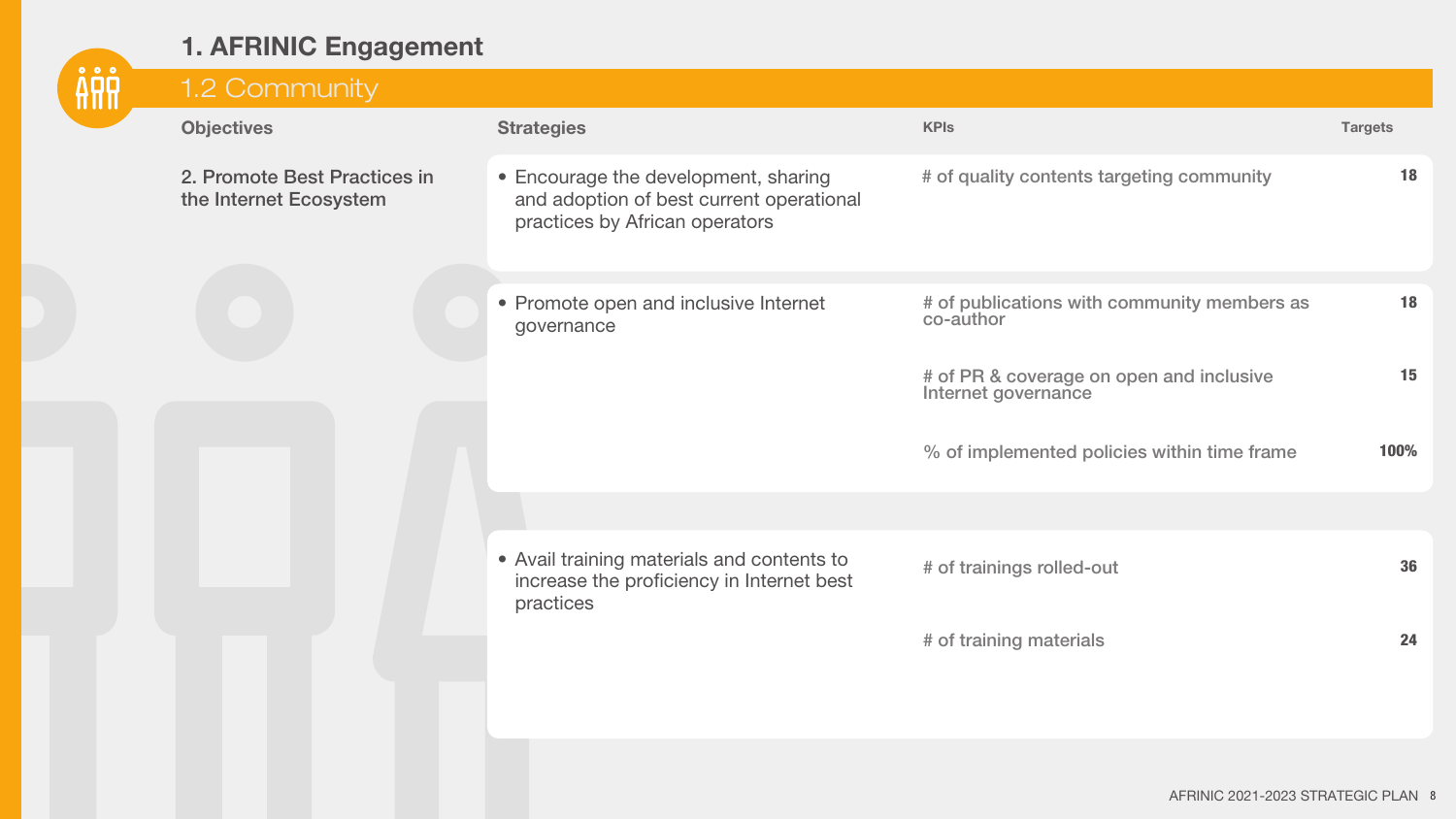

| 1.3 Government                                                                                                                 |                                                                                                                                                           |                                                                                   |                |
|--------------------------------------------------------------------------------------------------------------------------------|-----------------------------------------------------------------------------------------------------------------------------------------------------------|-----------------------------------------------------------------------------------|----------------|
| <b>Objectives</b>                                                                                                              | <b>Strategies</b>                                                                                                                                         | <b>KPIs</b>                                                                       | <b>Targets</b> |
| 1. Maintain Strong Engagement<br>with Government, LEA, Policy<br>developers, Regulators,<br>Intergovernmental<br>Organisations | • Engage governments, regulators,<br>policy developers and other authorities<br>for improvement of Internet services,<br>availability, cost reduction etc | # of engagements with decision makers<br># of tangible results from engagements   | 18<br>9        |
|                                                                                                                                | • Provide suitable IPv6 migration<br>assistance for nations using a country-<br>level multi-stakeholder approach                                          | # of successful engagements                                                       | 15             |
|                                                                                                                                | • Finalise suitable sponsorship and<br>partnership agreements                                                                                             | # of exchanges, sponsorships, letters of<br>cooperation or partnership agreements | 18             |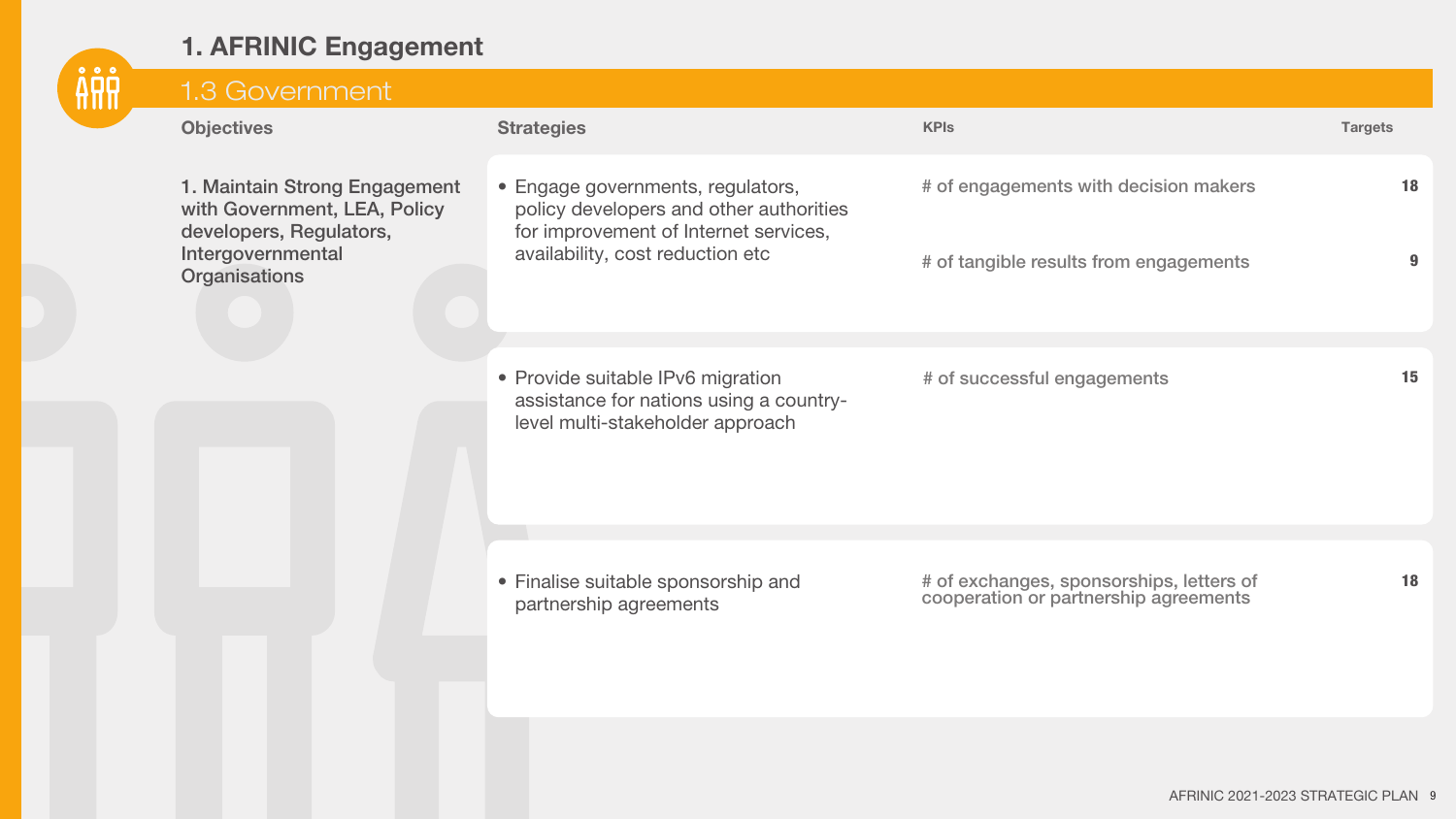

| 1.4 Other Stakeholders                                                                         |                                                                                                                                  |                                                             |                |
|------------------------------------------------------------------------------------------------|----------------------------------------------------------------------------------------------------------------------------------|-------------------------------------------------------------|----------------|
| <b>Objectives</b>                                                                              | <b>Strategies</b>                                                                                                                | <b>KPIs</b>                                                 | <b>Targets</b> |
| 1. Grow Partnerships<br>with Af*, I* Organisations<br>and Internet Governance<br><b>Forums</b> | • Identify new areas of partnerships and<br>develop partnership growth action plan                                               | # of implemented projects                                   | 6              |
|                                                                                                | • Advocate for initiatives that support the<br>growth of Internet in Africa                                                      | # of joint initiatives                                      | 15             |
|                                                                                                |                                                                                                                                  | % of MOUs with positive rating                              | 75%            |
|                                                                                                |                                                                                                                                  |                                                             |                |
| 2. Build sustainable<br>partnerships with potential<br>sponsors                                | • Engage with potential sponsors and<br>event hosts to ensure that the services<br>they get meet their expectations and<br>needs | # of lasting relationships with sponsoring<br>organisations | 8              |
|                                                                                                |                                                                                                                                  |                                                             |                |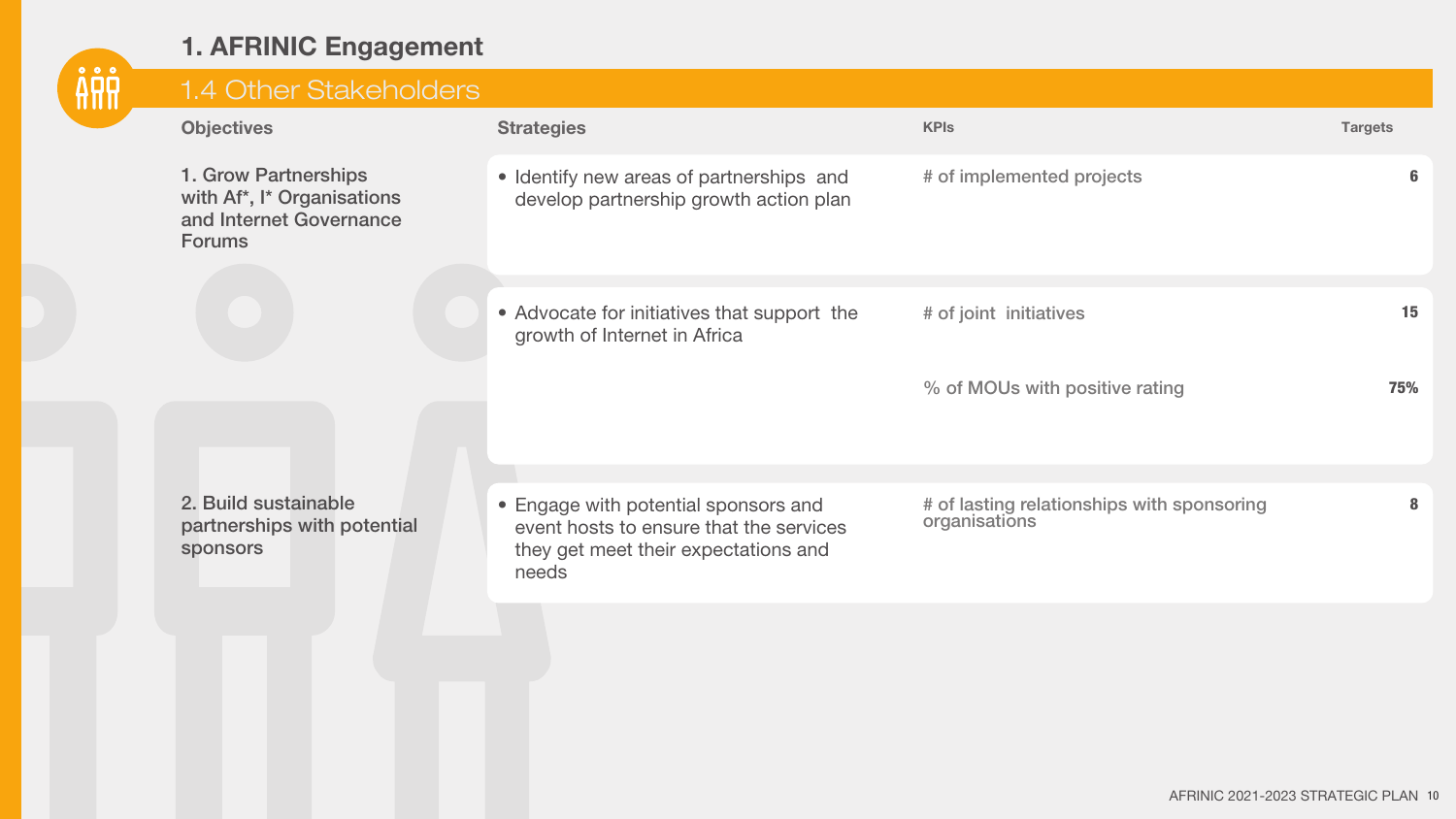# 2. Service Delivery

| 2.1 Member & Community Experience      |                                                                                                            |                                                                           |                |
|----------------------------------------|------------------------------------------------------------------------------------------------------------|---------------------------------------------------------------------------|----------------|
| <b>Objectives</b>                      | <b>Strategies</b>                                                                                          | <b>KPIs</b>                                                               | <b>Targets</b> |
| 1. Achieve and Maintain                | • Engage with members to better<br>understand their needs and gear up to                                   | % of resolutions within 48 hours                                          | 80%            |
| <b>Outstanding Customer</b><br>Service | meet their expectations                                                                                    | % of compliance to SLC                                                    | 90%            |
|                                        |                                                                                                            | # of surveys                                                              | 6              |
|                                        |                                                                                                            | # of training sessions                                                    | 6              |
|                                        | • Adopt best practices to deliver on those<br>members' needs                                               | <b>Net Promoter Score</b>                                                 | 65             |
|                                        | • Hone in understanding of legal and<br>compliance framework impacting the<br>Internet ecosystem in Africa | # of discussion papers on legal and<br>compliance framework in the region | $\overline{2}$ |
|                                        |                                                                                                            | # meetings of legal group                                                 | 5              |
|                                        |                                                                                                            |                                                                           |                |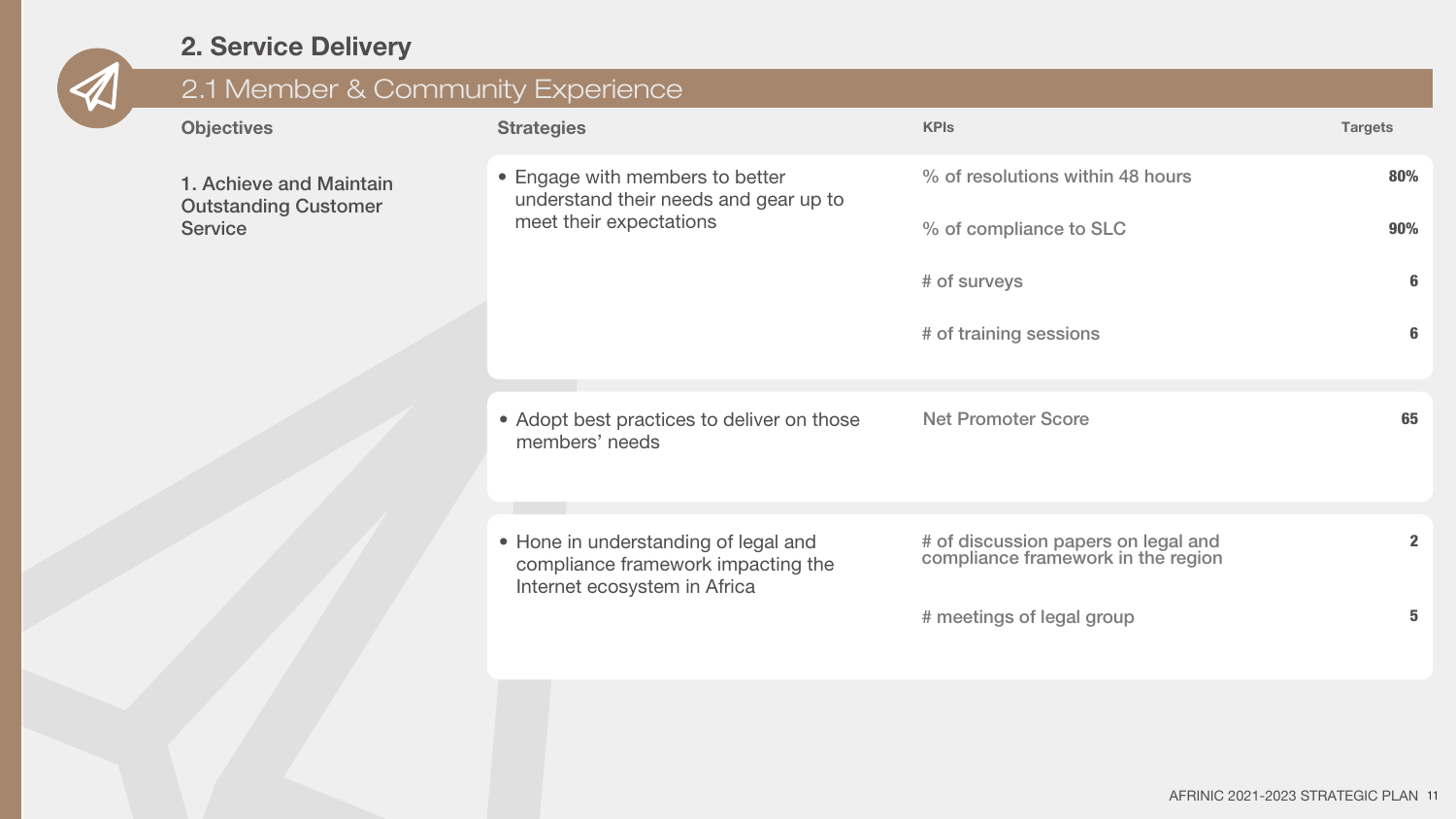# 2. Service Delivery

| <b>Objectives</b>                                                                                        | <b>Strategies</b>                            | <b>KPIs</b>                                                           | <b>Targets</b> |  |
|----------------------------------------------------------------------------------------------------------|----------------------------------------------|-----------------------------------------------------------------------|----------------|--|
| 1. Develop New and Meaningful<br>Products to Support Services<br>Delivered to Members and<br>Communities | • Implement additional products/<br>services | # of ideas generated for product development/<br>feature enhancements | 36             |  |
|                                                                                                          |                                              | # of new products offered                                             | 5              |  |
|                                                                                                          | • Develop information products               | # of new features on information portal                               | 6              |  |
| 2. Ensure that Products Meet<br><b>Standards of Excellence</b><br>Guidelines                             | • Improve existing product features          | # of features improved or added                                       | 24             |  |
|                                                                                                          | Z. SEIVICE DEIIVEI V                         | 2.2 Product Development                                               |                |  |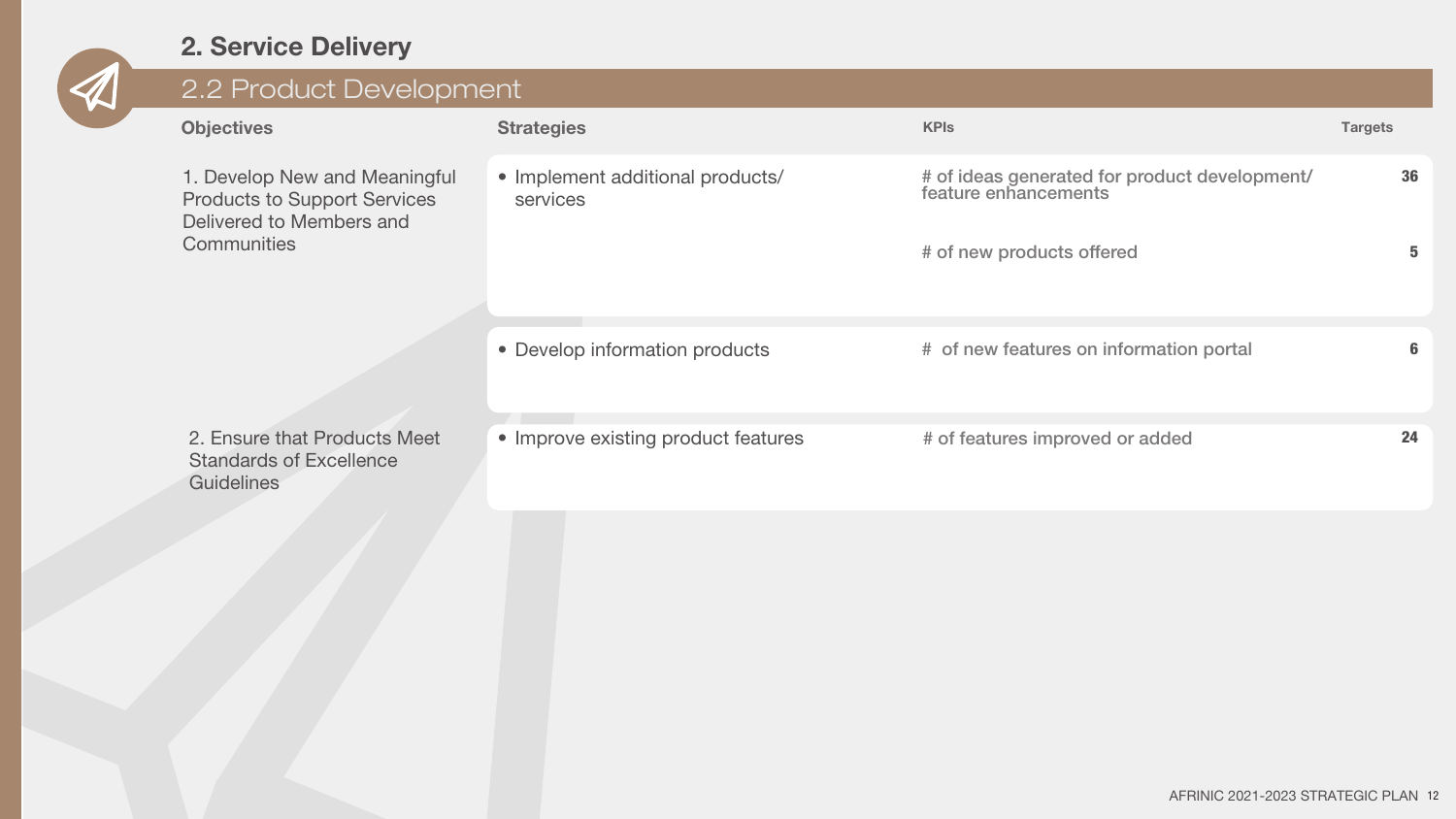# 2. Service Delivery

| 2.3 Research                                                                                                                     |                                                                                                                            |                                                                                                                      |                |
|----------------------------------------------------------------------------------------------------------------------------------|----------------------------------------------------------------------------------------------------------------------------|----------------------------------------------------------------------------------------------------------------------|----------------|
| <b>Objectives</b>                                                                                                                | <b>Strategies</b>                                                                                                          | <b>KPIs</b>                                                                                                          | <b>Targets</b> |
| 1. Provide Insight on Internet<br>Trending Technologies and<br><b>Critical Infrastructures (DNS,</b><br>routing, RPKI, IRR, etc) | • Gain insight into technology and<br>infrastructure adoption rate in Africa                                               | # of researches, e.g on standards and<br>protocols, cyber security, etc.                                             |                |
|                                                                                                                                  | • Engage with NRENS to ensure that the<br>services they get meet their expectations<br>and needs                           | # of meetings with NREN communities                                                                                  | 9              |
|                                                                                                                                  | • Identify new partners for co-research and<br>innovation, including women and youth                                       | # of meaningful engagements with higher<br>learning institutions on the continent spread<br>across different regions | 30             |
|                                                                                                                                  |                                                                                                                            | % of women involved in research initiatives                                                                          | >30%           |
|                                                                                                                                  |                                                                                                                            | # of youth involved in research initiatives                                                                          | 500            |
|                                                                                                                                  | • Engage in data collection, consolidate<br>data into meaningful and structured<br>information to enhance product offering | # of new features on information portal per<br>year                                                                  |                |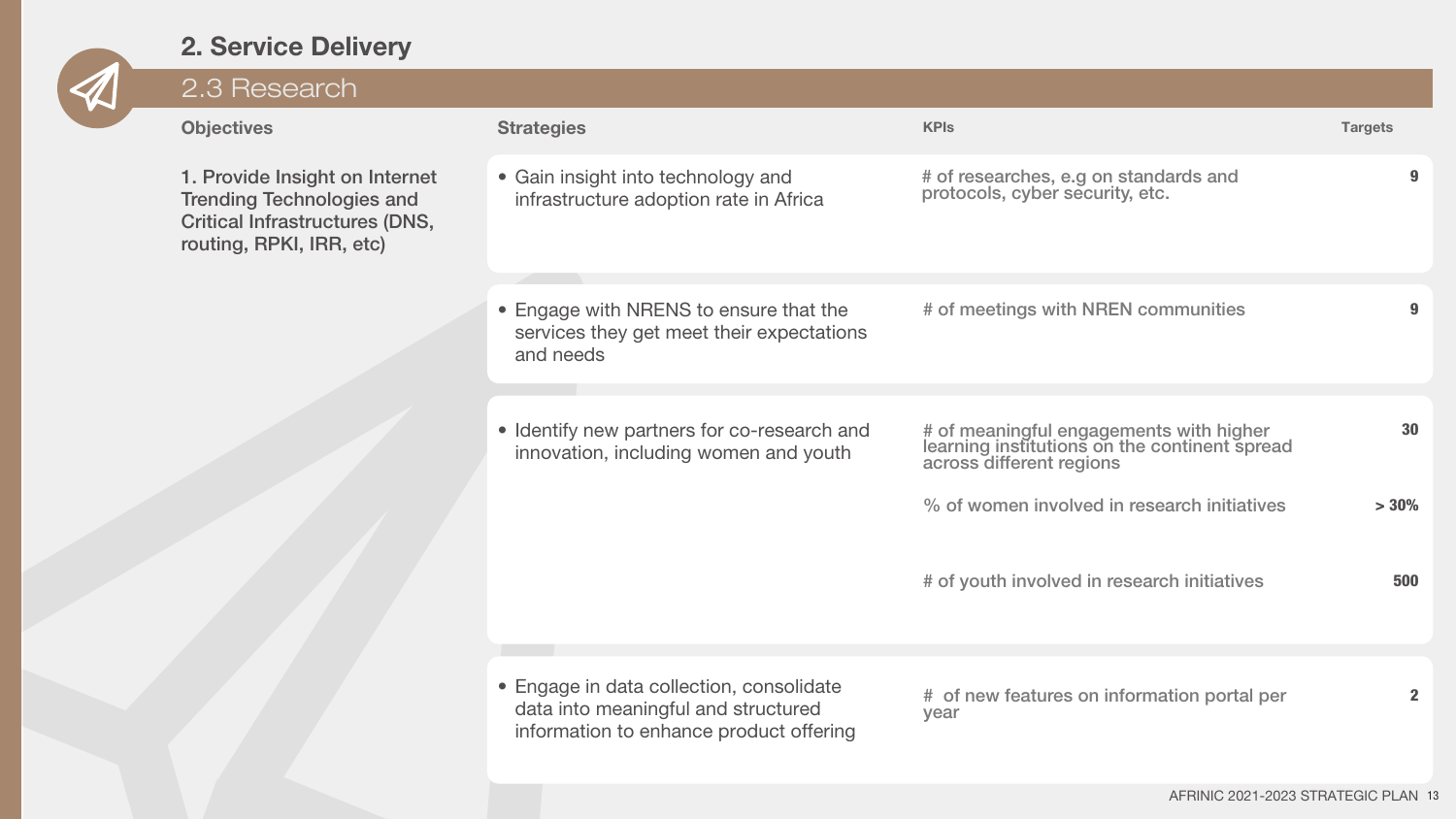

| 3.1 Business Model             |                                                                            |                                                     |                       |
|--------------------------------|----------------------------------------------------------------------------|-----------------------------------------------------|-----------------------|
| <b>Objectives</b>              | <b>Strategies</b>                                                          | <b>KPIs</b>                                         | <b>Targets</b>        |
| <b>Optimise Business Model</b> | • Review new and existing revenue<br>streams                               | New business model options proposed and<br>approved | <b>BY DEC</b><br>2022 |
|                                | • Identify needs and areas for growth in<br>the African Internet ecosystem |                                                     |                       |
|                                | • Devise strategies for meeting those<br>needs                             |                                                     |                       |

|                  | 3. Operational Excellence<br>3.2 Process Improvement |                                                                                                                         |                                                     |                |  |
|------------------|------------------------------------------------------|-------------------------------------------------------------------------------------------------------------------------|-----------------------------------------------------|----------------|--|
| ක් <sup>තා</sup> |                                                      |                                                                                                                         |                                                     |                |  |
|                  | <b>Objectives</b>                                    | <b>Strategies</b>                                                                                                       | <b>KPIs</b>                                         | <b>Targets</b> |  |
|                  | 1. Enhance Member<br>Engagement                      | • Integrate and align all organisational<br>processes to present unified and simple<br>interfaces to external customers | % of processes aligned with strategic<br>objectives | 100%           |  |
|                  |                                                      |                                                                                                                         | # of points of contacts to get assistance           |                |  |
|                  |                                                      |                                                                                                                         | # of different sign-up systems                      |                |  |
|                  |                                                      |                                                                                                                         |                                                     |                |  |
|                  |                                                      | • Make services interoperable with other<br>internal and customer systems                                               | % of systems with open APIs                         | 100%           |  |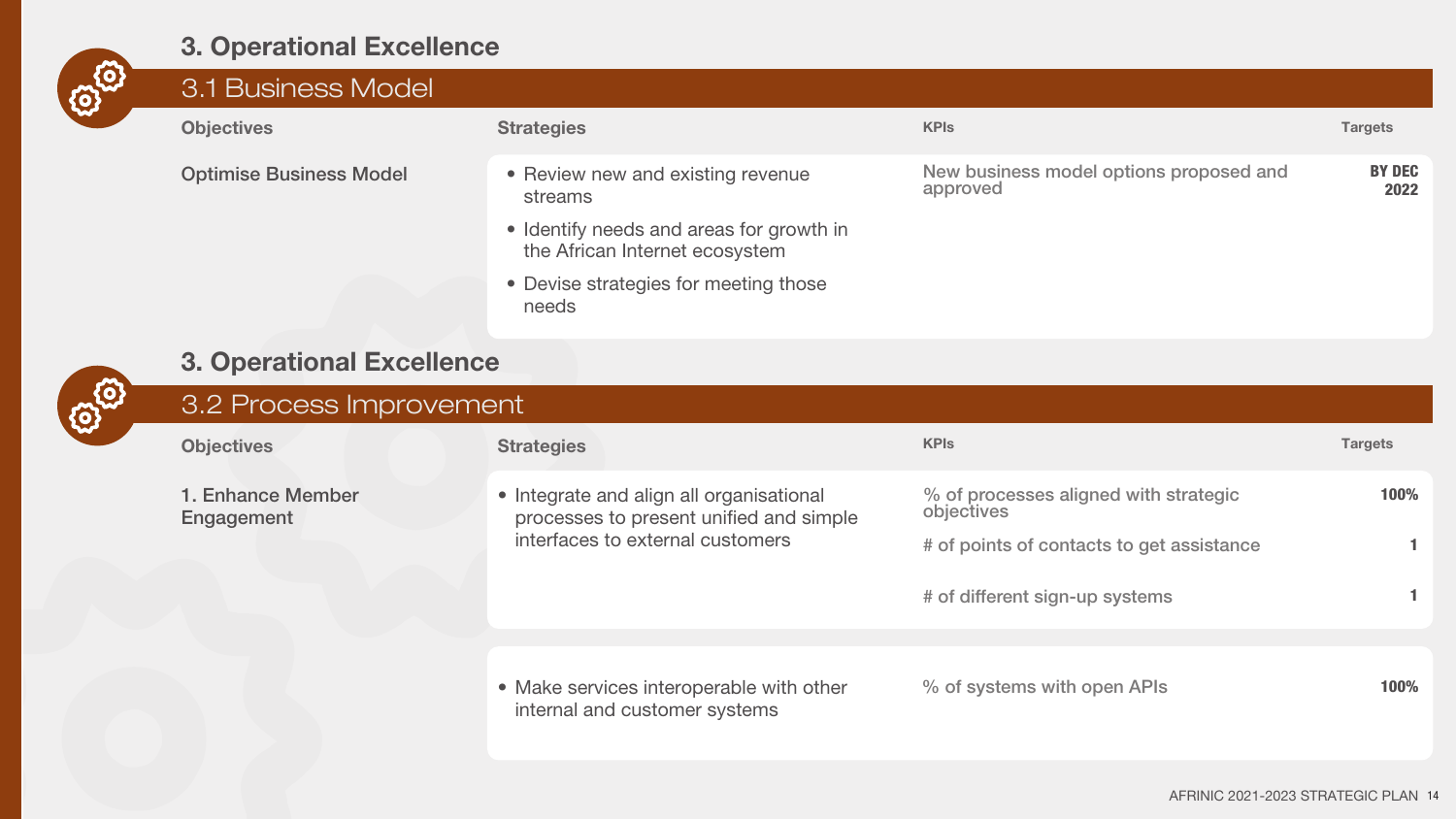

| 3.3 General Operations                                       |                                                                                                                           |                                                                       |                                  |
|--------------------------------------------------------------|---------------------------------------------------------------------------------------------------------------------------|-----------------------------------------------------------------------|----------------------------------|
| <b>Objectives</b>                                            | <b>Strategies</b>                                                                                                         | <b>KPIs</b>                                                           | <b>Targets</b>                   |
| 1. Ensure the Accuracy of<br>the Registry                    | • Mobilise and devote resources to plan<br>and conduct audits of the Registry                                             | # of audits conducted (audits findings,<br>remedial measures taken)   | 4                                |
| 2. Provide Better Customer<br><b>Experience on Platforms</b> | • Enhance services by upgrading<br>technologies and platforms, responding<br>to customer needs and future<br>expectations | MyAFRINIC v2 up and running                                           | 01 2022                          |
|                                                              |                                                                                                                           | % of members that have all their<br>announcements covered by ROAs     | 30%                              |
|                                                              |                                                                                                                           | % of synchronisation between RPKI & IRR on<br>creation/updates/delete | 100%                             |
|                                                              |                                                                                                                           | Ease of creation and maintenance of ROAs                              | <b>MAXIMUM 3</b><br><b>STEPS</b> |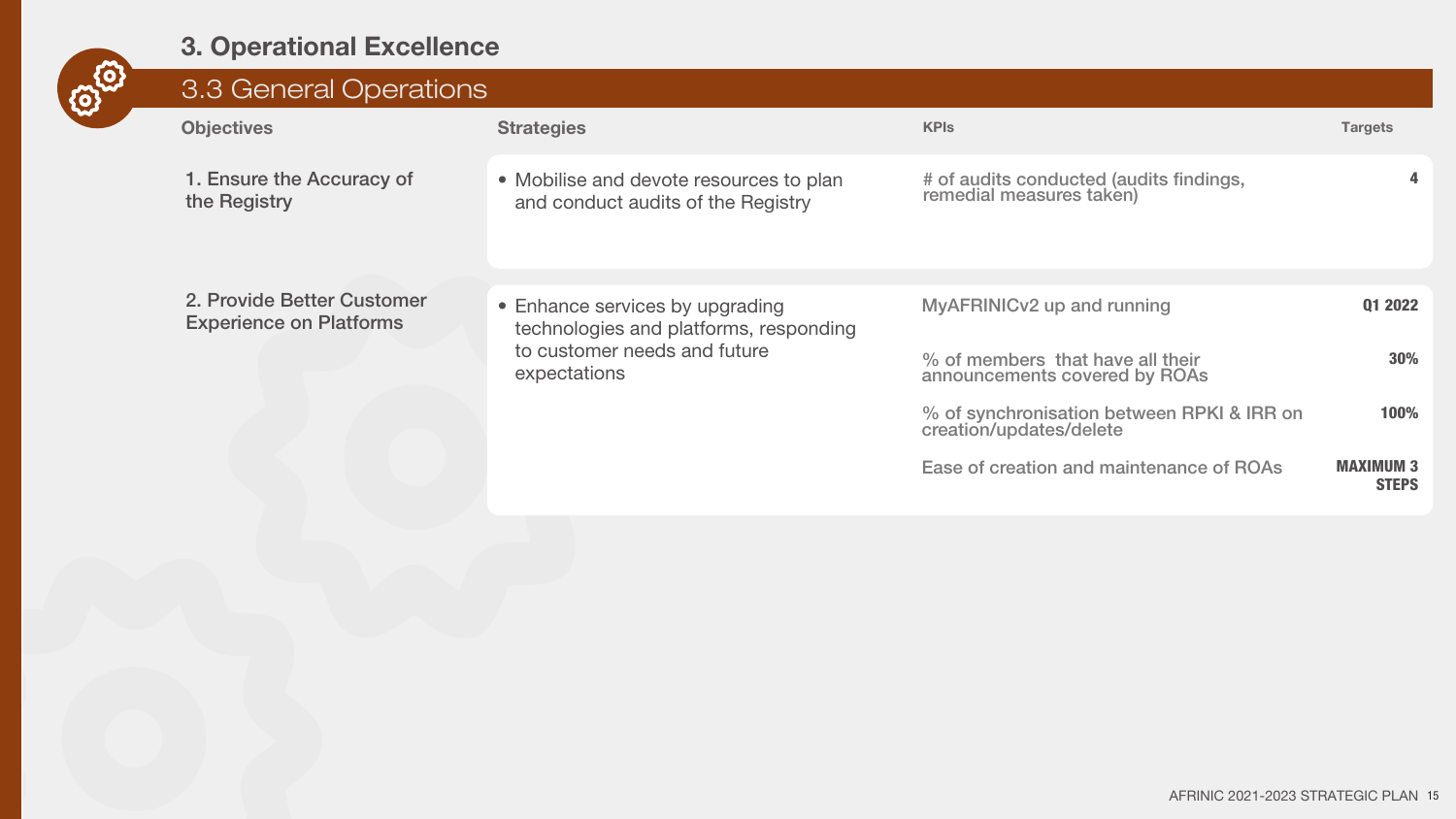

| ပ္လာ | 3.3 General Operations                      |                                                                          |                                                              |                |
|------|---------------------------------------------|--------------------------------------------------------------------------|--------------------------------------------------------------|----------------|
|      | <b>Objectives</b>                           | <b>Strategies</b>                                                        | <b>KPIs</b>                                                  | <b>Targets</b> |
|      | 3. Achieve Operational<br><b>Efficiency</b> | • Streamline processes and procedures                                    | % of lean processes based on best practice                   | 100%           |
|      |                                             |                                                                          |                                                              |                |
|      |                                             | • Improve the effectiveness of annual<br>activity planning and execution | Maturity Level of the "Annual strategy<br>execution process" | <b>LEVEL 8</b> |
|      |                                             |                                                                          | % of annual projects & initiatives that are<br>accomplished  | 95%            |
|      |                                             |                                                                          | Ratio of Planned: Unplanned projects<br>accomplished         | 5:1            |
|      |                                             |                                                                          |                                                              |                |
|      |                                             |                                                                          |                                                              |                |
|      |                                             | • Automate processes for effectiveness<br>and efficiency                 | % of automated processes                                     | 80%            |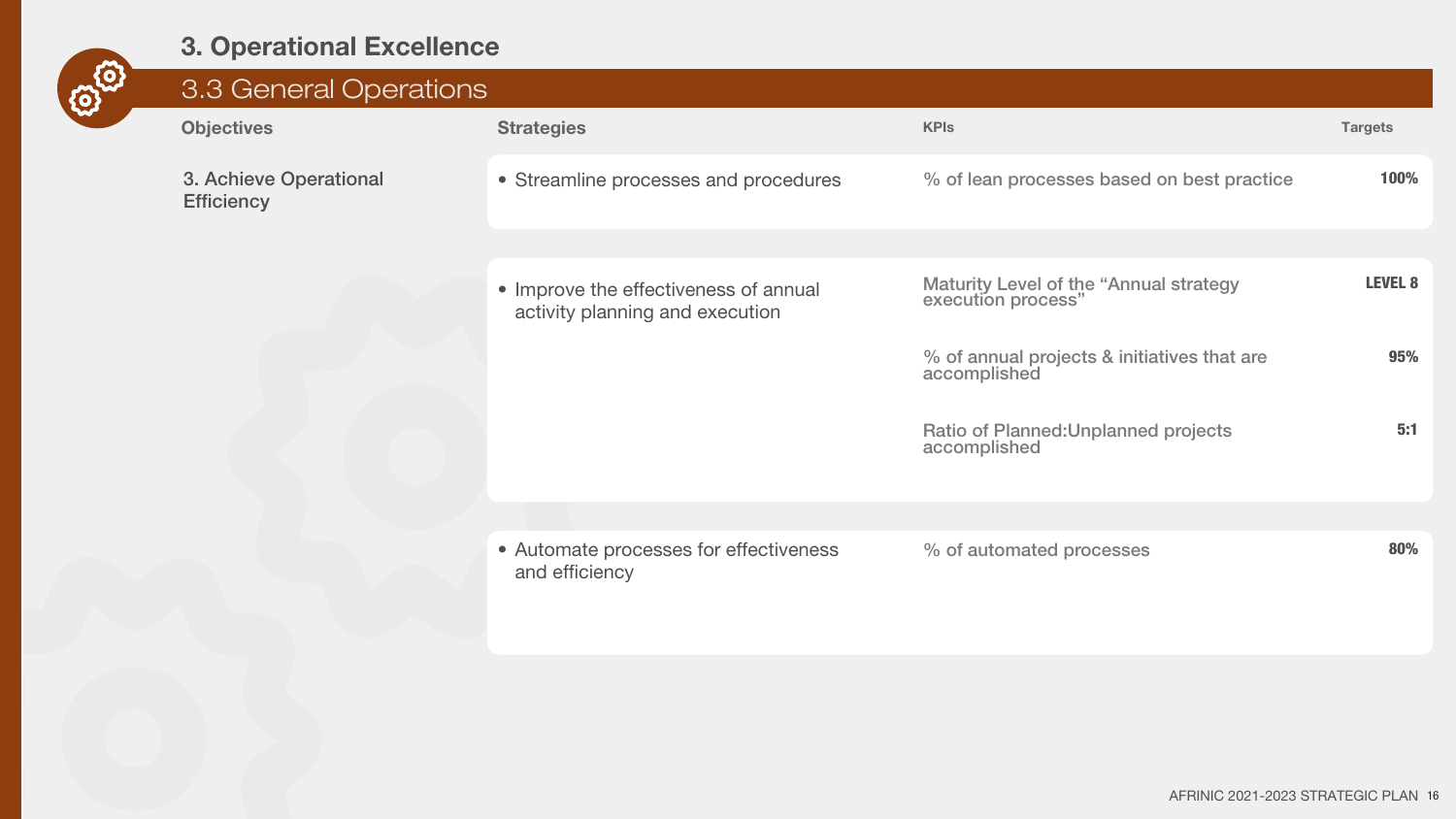

| <u>လွ</u> | 3.4 Technology                                                                                    |                                                                                   |                                                                                                                                               |                                        |
|-----------|---------------------------------------------------------------------------------------------------|-----------------------------------------------------------------------------------|-----------------------------------------------------------------------------------------------------------------------------------------------|----------------------------------------|
|           | <b>Objectives</b>                                                                                 | <b>Strategies</b>                                                                 | <b>KPIs</b>                                                                                                                                   | <b>Targets</b>                         |
|           | 1. Adopt State-of-the-<br>Art and Decentralised IT<br>Infrastructure                              | • Implement upgraded IT infrastructure to<br>ensure high availability of services | % of systems and services running on the<br>latest stable release<br>% of up-time for critical services<br>% Disaster Recovery Plan readiness | 100%<br>99.99<br><b>UPTIME</b><br>100% |
|           |                                                                                                   | • Adhere to best technical and operational<br>practices                           | % implementations that comply to best<br>practices                                                                                            | 100%                                   |
|           |                                                                                                   |                                                                                   |                                                                                                                                               |                                        |
|           | 2. Ensure Compliance and<br><b>Security Standards across all</b><br><b>Services and Platforms</b> | • Identify and obtain compliance<br>certifications in the industry                | # of staff trained in new standard                                                                                                            | 100%                                   |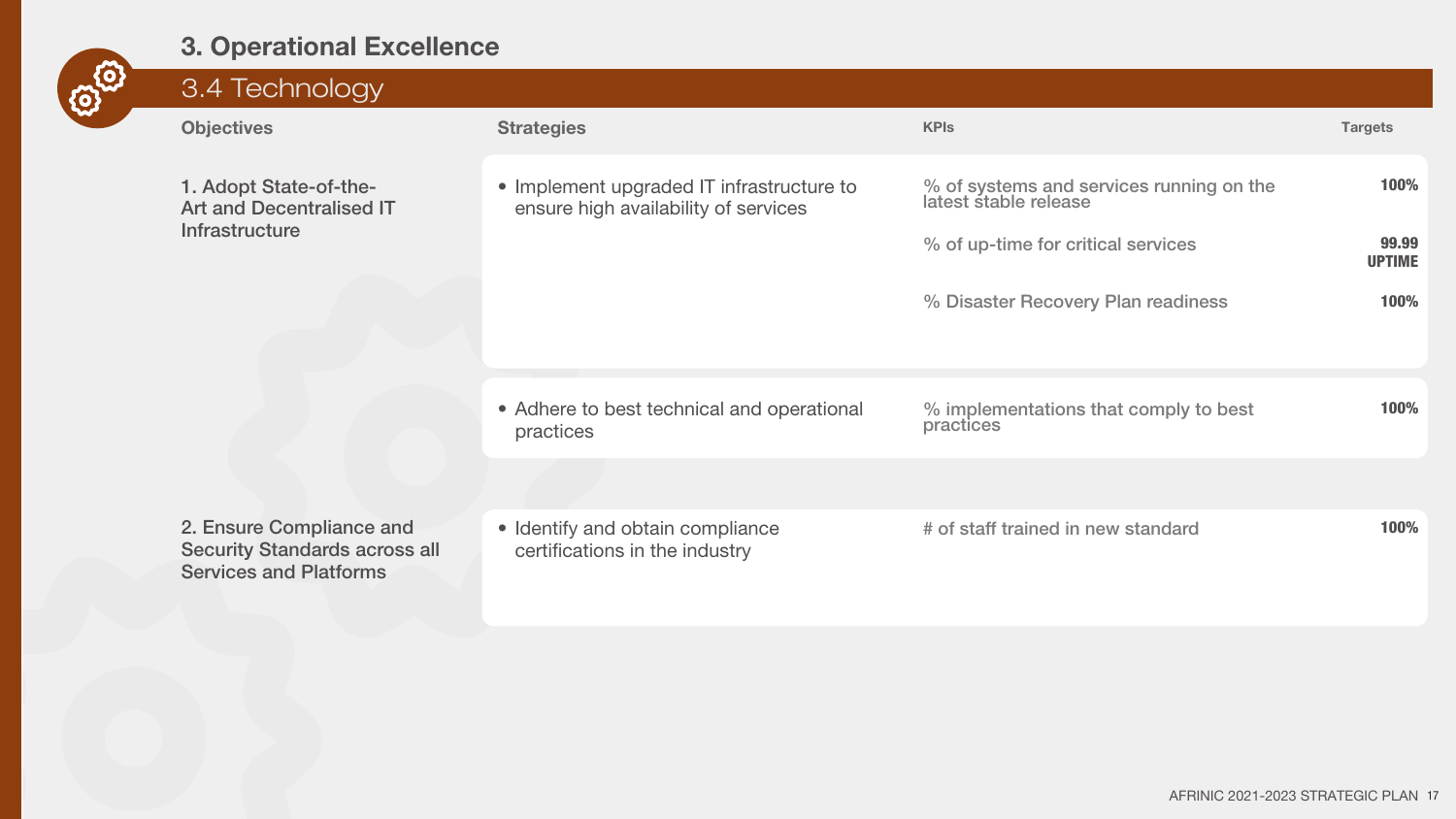| <b>THILD</b> | 4.1 Culture                                                  |                                                                                                                                                         |                                                                                                                                                                                                                                |                                                    |
|--------------|--------------------------------------------------------------|---------------------------------------------------------------------------------------------------------------------------------------------------------|--------------------------------------------------------------------------------------------------------------------------------------------------------------------------------------------------------------------------------|----------------------------------------------------|
|              | <b>Objectives</b>                                            | <b>Strategies</b>                                                                                                                                       | <b>KPIs</b>                                                                                                                                                                                                                    | <b>Targets</b>                                     |
|              | 1. Enhance a Customer<br><b>Centric Culture within Staff</b> | • Promote a proactive culture of excellence<br>that strives to consistently exceed<br>customers' expectations by adopting an<br>agile management system | # of workshops organised<br>% attendance at workshops<br>% of services supported by processes and<br>policies<br>Employee engagement index<br>Self reflection workshops<br># of updates to community, # of updates to<br>staff | 12<br>100%<br>75%<br>70%<br>$\overline{2}$<br>$12$ |
|              |                                                              |                                                                                                                                                         |                                                                                                                                                                                                                                |                                                    |
|              |                                                              | • Foster and enable an environment<br>that upholds ethics and accountability<br>amongst staff                                                           | New ethics framework<br>% of revised job descriptions and staff manual                                                                                                                                                         | <b>Q1 2021</b><br>100% BY<br><b>Q1 2021</b>        |
|              |                                                              |                                                                                                                                                         |                                                                                                                                                                                                                                |                                                    |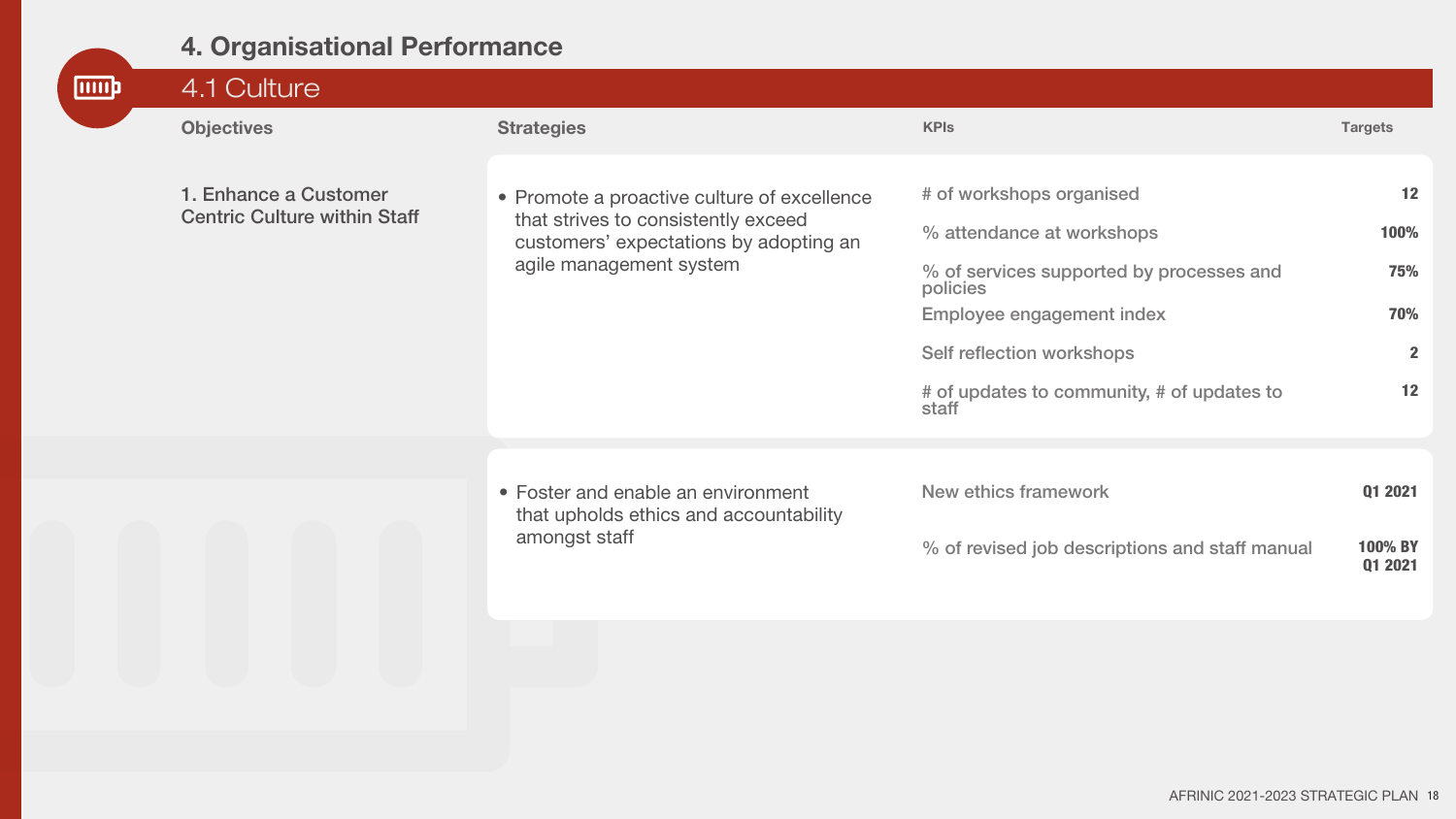| <b>THIP</b> | 4.1 Culture             |                                                 |                                                  |                      |
|-------------|-------------------------|-------------------------------------------------|--------------------------------------------------|----------------------|
|             | <b>Objectives</b>       | <b>Strategies</b>                               | <b>KPIs</b>                                      | <b>Targets</b>       |
|             | 2. Enhance Staff Morale | • Promote equality and diversity among<br>staff | # of staff recognition methods                   | $\overline{2}$       |
|             |                         |                                                 | Policies and procedures proposed and<br>approved | <b>BY Q2</b><br>2021 |
|             |                         |                                                 | # of surveys                                     | 3                    |
|             |                         |                                                 | # of trainings                                   | 3                    |

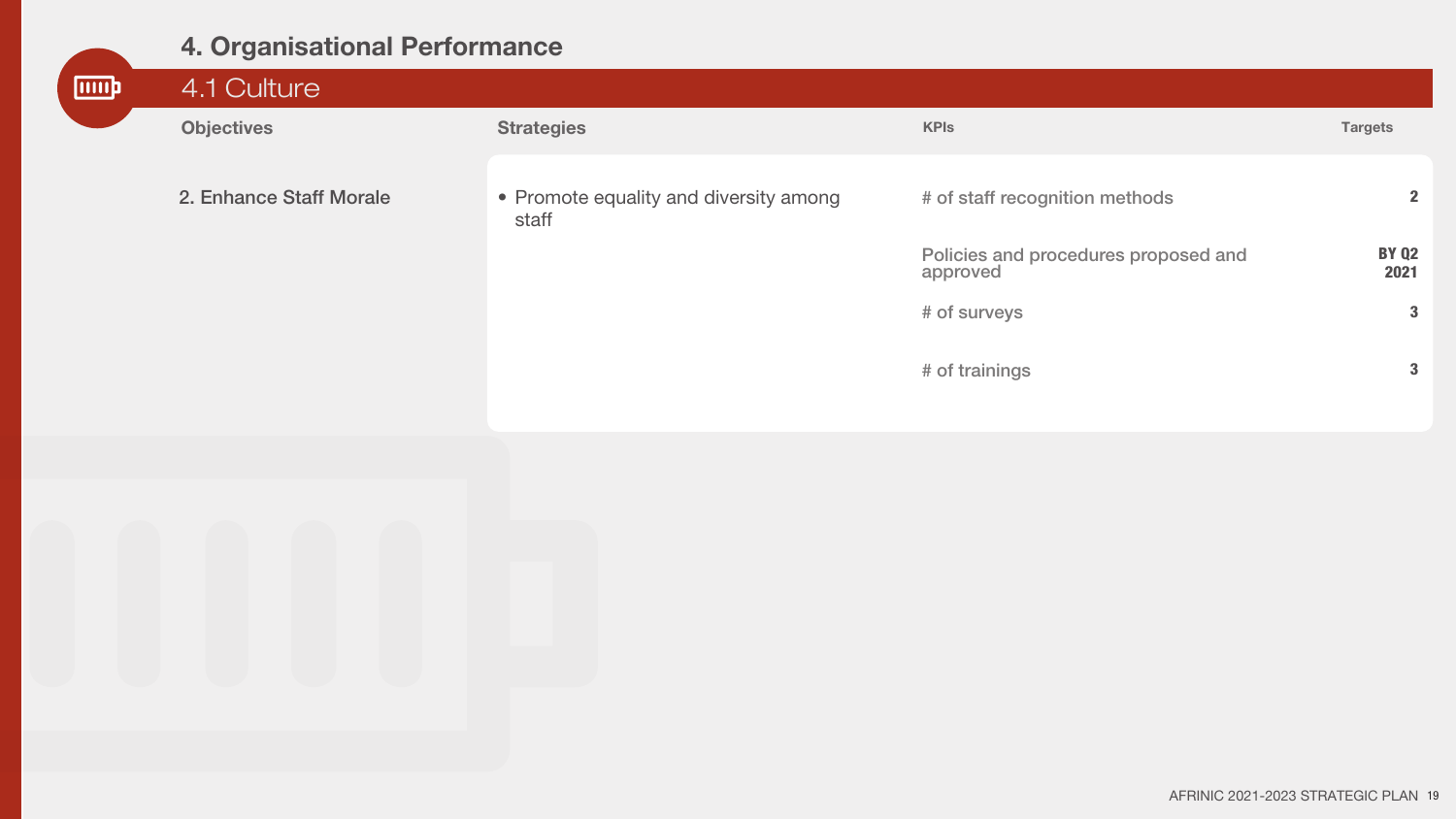| <b>THUP</b> | 4.2 Organisational Structure                                                                 |                                                             |                                                    |                                               |
|-------------|----------------------------------------------------------------------------------------------|-------------------------------------------------------------|----------------------------------------------------|-----------------------------------------------|
|             | <b>Objectives</b>                                                                            | <b>Strategies</b>                                           | <b>KPIs</b>                                        | Targets                                       |
|             | Have an Efficient<br><b>Organisation Structure</b><br>Aligned with the Vision and<br>Mission | • Review the organisational structure                       | # of benchmarking insight reports<br>New structure | <b>ONE</b><br><b>END OF</b><br><b>Q1 2021</b> |
|             |                                                                                              |                                                             |                                                    |                                               |
|             |                                                                                              | • Review people and job profile fit,<br>and address any gap | Staff personal development plan                    | Q2 2021                                       |
|             |                                                                                              |                                                             |                                                    |                                               |
|             |                                                                                              |                                                             |                                                    |                                               |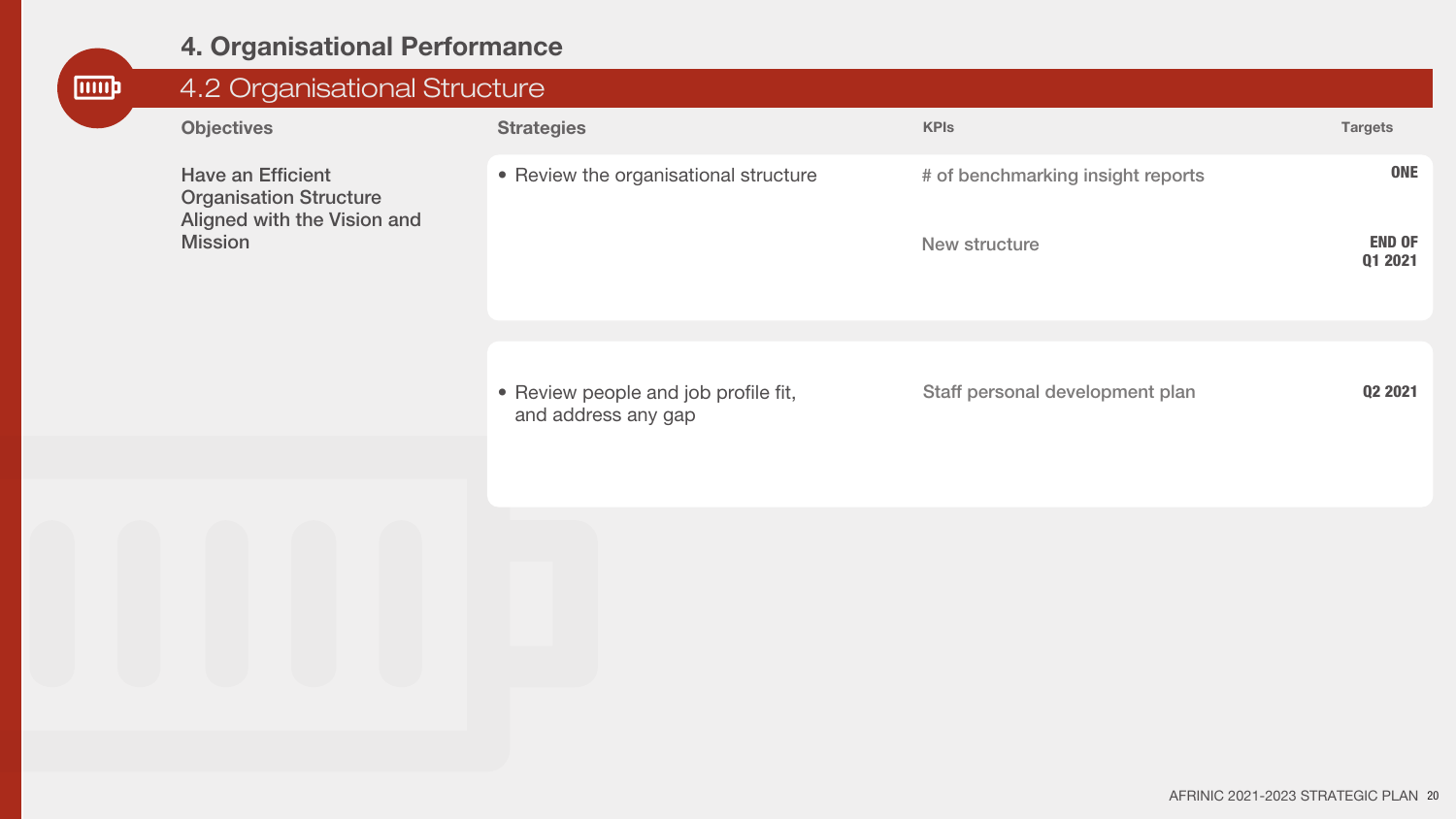| <b>ump</b> | 4.3 People and Talent                       |                                                                                                               |                                         |                                         |
|------------|---------------------------------------------|---------------------------------------------------------------------------------------------------------------|-----------------------------------------|-----------------------------------------|
|            | <b>Objectives</b>                           | <b>Strategies</b>                                                                                             | <b>KPIs</b>                             | <b>Targets</b>                          |
|            | 1. Enforce Excellence and<br>Accountability | • Implement a sound Performance<br>Management System (PMS) based on a<br>clearly defined competency framework | # of approved training programs         | 3                                       |
|            |                                             |                                                                                                               | % of delivered agreed trainings         | 100%                                    |
|            |                                             |                                                                                                               | % adoption of competency framework      | 75%                                     |
|            |                                             |                                                                                                               | Individual and departmental KPIs & OKRs | <b>LAST</b><br><b>MONTH OF</b><br>$Y-1$ |
|            |                                             |                                                                                                               |                                         |                                         |
|            |                                             |                                                                                                               |                                         |                                         |
|            | 2. Enhance HR Processes                     | • Conduct comprehensive review of HR<br>processes                                                             | New processes proposed and approved     | <b>Q2 2021</b>                          |
|            |                                             |                                                                                                               |                                         |                                         |
|            |                                             |                                                                                                               |                                         |                                         |
|            |                                             |                                                                                                               |                                         |                                         |
|            |                                             |                                                                                                               |                                         |                                         |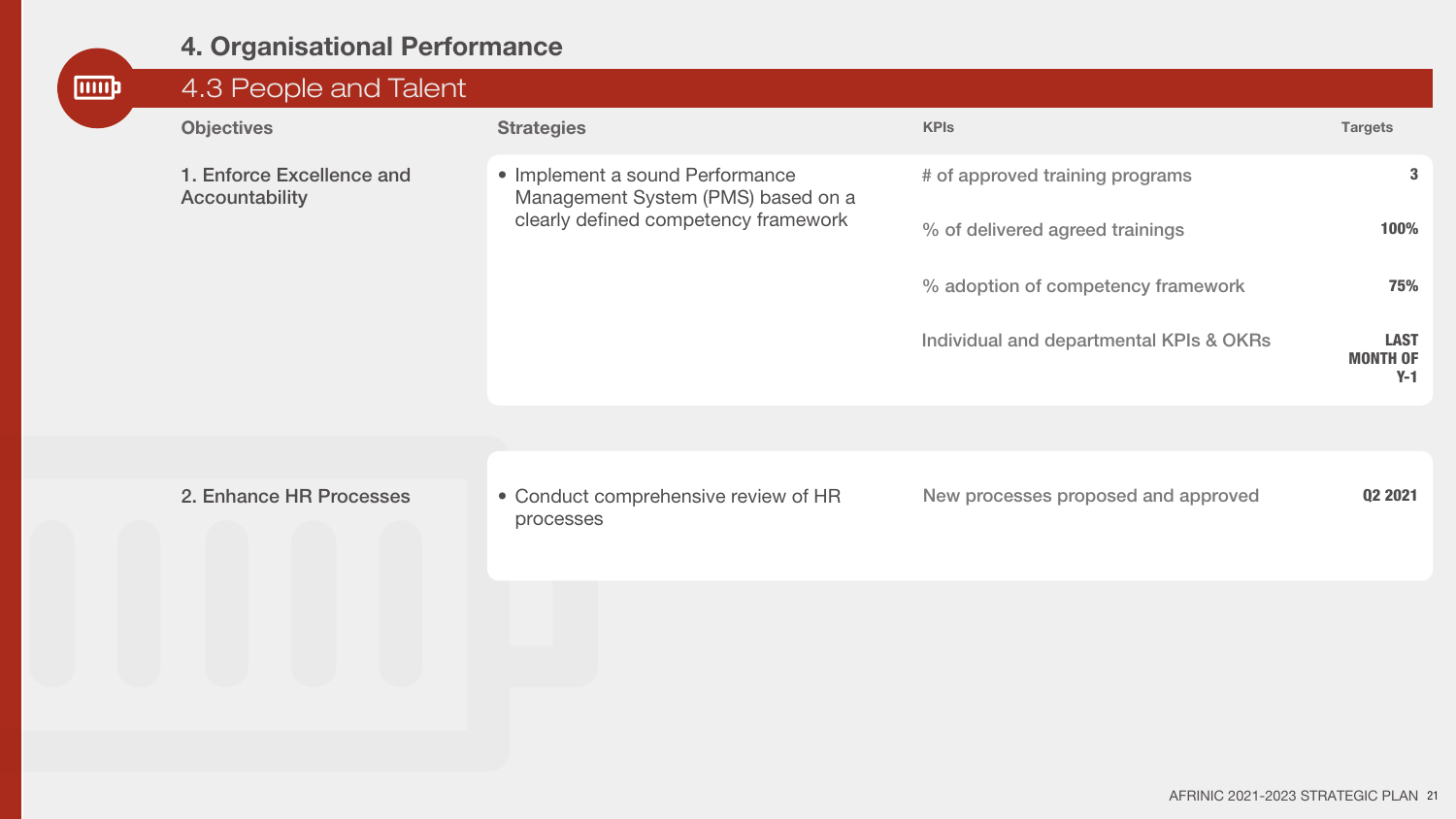| <b>TIMP</b> | 4.3 People and Talent                           |                                                                                                                                                                                     |                                                                    |                           |
|-------------|-------------------------------------------------|-------------------------------------------------------------------------------------------------------------------------------------------------------------------------------------|--------------------------------------------------------------------|---------------------------|
|             | <b>Objectives</b>                               | <b>Strategies</b>                                                                                                                                                                   | <b>KPIs</b>                                                        | <b>Targets</b>            |
|             | 3. Attract, Develop and<br><b>Retain Talent</b> | • Hone in the skills and competencies<br>of staff and management in: technical<br>leadership, communication and<br>presentation (build capacity in various<br>areas of competences) | % of staff skills benchmarked                                      | 100%                      |
|             |                                                 |                                                                                                                                                                                     | Skill matrix completed for all positions                           | Q1 2021                   |
|             |                                                 |                                                                                                                                                                                     | % of skill gaps closed                                             | 80%                       |
|             |                                                 |                                                                                                                                                                                     | # of persons proficient in each core skill                         | > 2                       |
|             |                                                 |                                                                                                                                                                                     | % individual KPIs achieved by each staff                           | >80%                      |
|             |                                                 |                                                                                                                                                                                     |                                                                    |                           |
|             |                                                 | • Recruit and retain talents                                                                                                                                                        | % of filled positions with candidates with<br>appropriate profiles | 100% BY<br><b>Q4 2021</b> |
|             |                                                 |                                                                                                                                                                                     | <b>New PMS</b>                                                     | Q2 2021                   |
|             |                                                 |                                                                                                                                                                                     | % of on-the-job trainings for core positions                       | 100%                      |
|             |                                                 |                                                                                                                                                                                     | # of RIR secondment programmes                                     | 12                        |
|             |                                                 |                                                                                                                                                                                     | % of retention rates of high performing staff                      | 95%                       |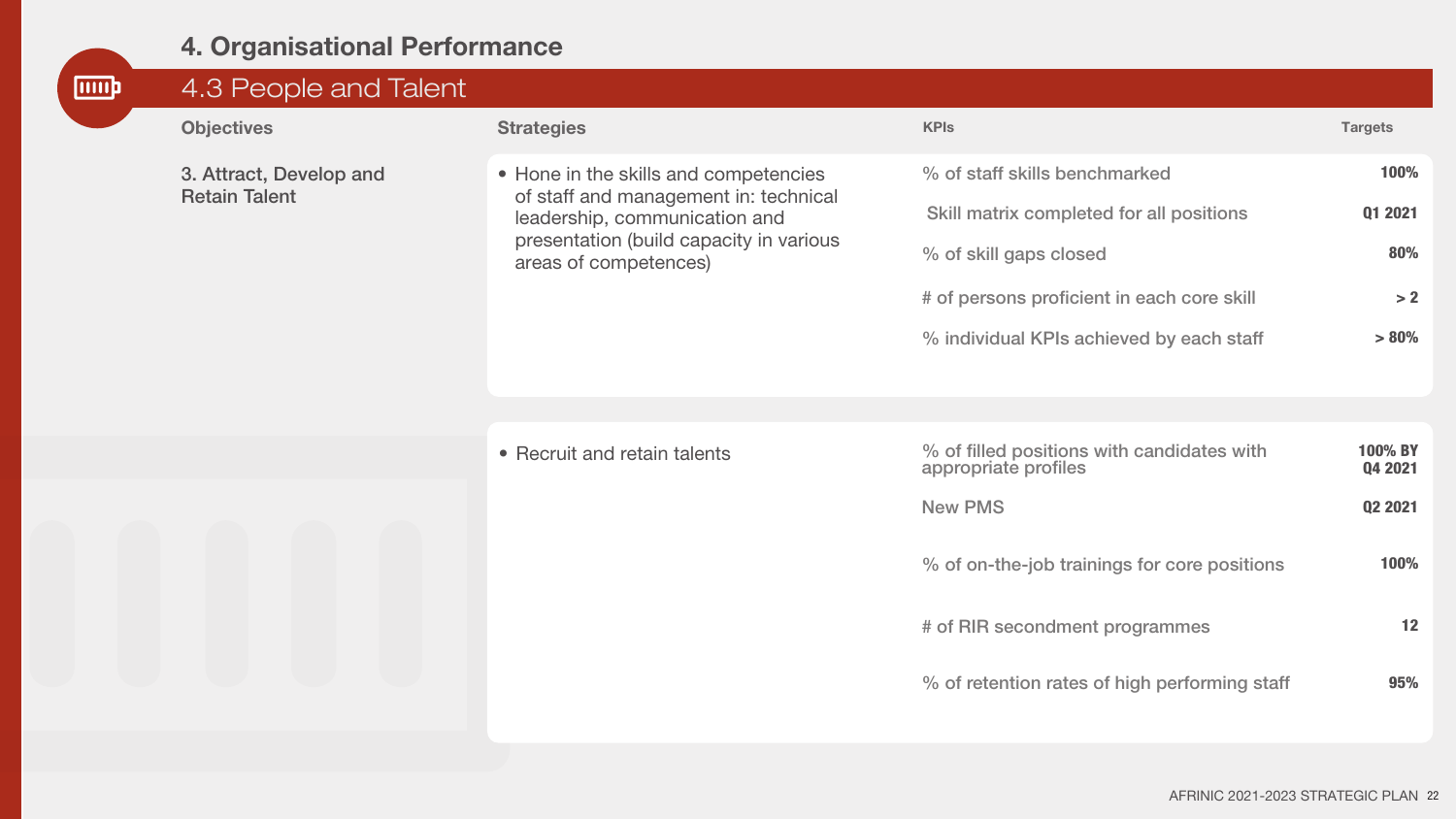| <b>THIP</b> | 4.5 Finance                                                               |                                                   |                                                                  |                  |
|-------------|---------------------------------------------------------------------------|---------------------------------------------------|------------------------------------------------------------------|------------------|
|             | <b>Objectives</b><br>1. Enhance Revenue and<br><b>Strengthen Reserves</b> | <b>Strategies</b>                                 | <b>KPIs</b>                                                      | <b>Targets</b>   |
|             |                                                                           | • Diversify sources of revenue                    | \$ generated from other initiatives (CERTI::6,<br>meetings, etc) | <b>US\$ 100K</b> |
|             |                                                                           |                                                   | \$ sponsorship revenue                                           | <b>US\$ 750K</b> |
|             |                                                                           |                                                   |                                                                  |                  |
|             |                                                                           | • Develop and implement an investment<br>strategy | \$ return from surplus funds                                     | <b>USS 250K</b>  |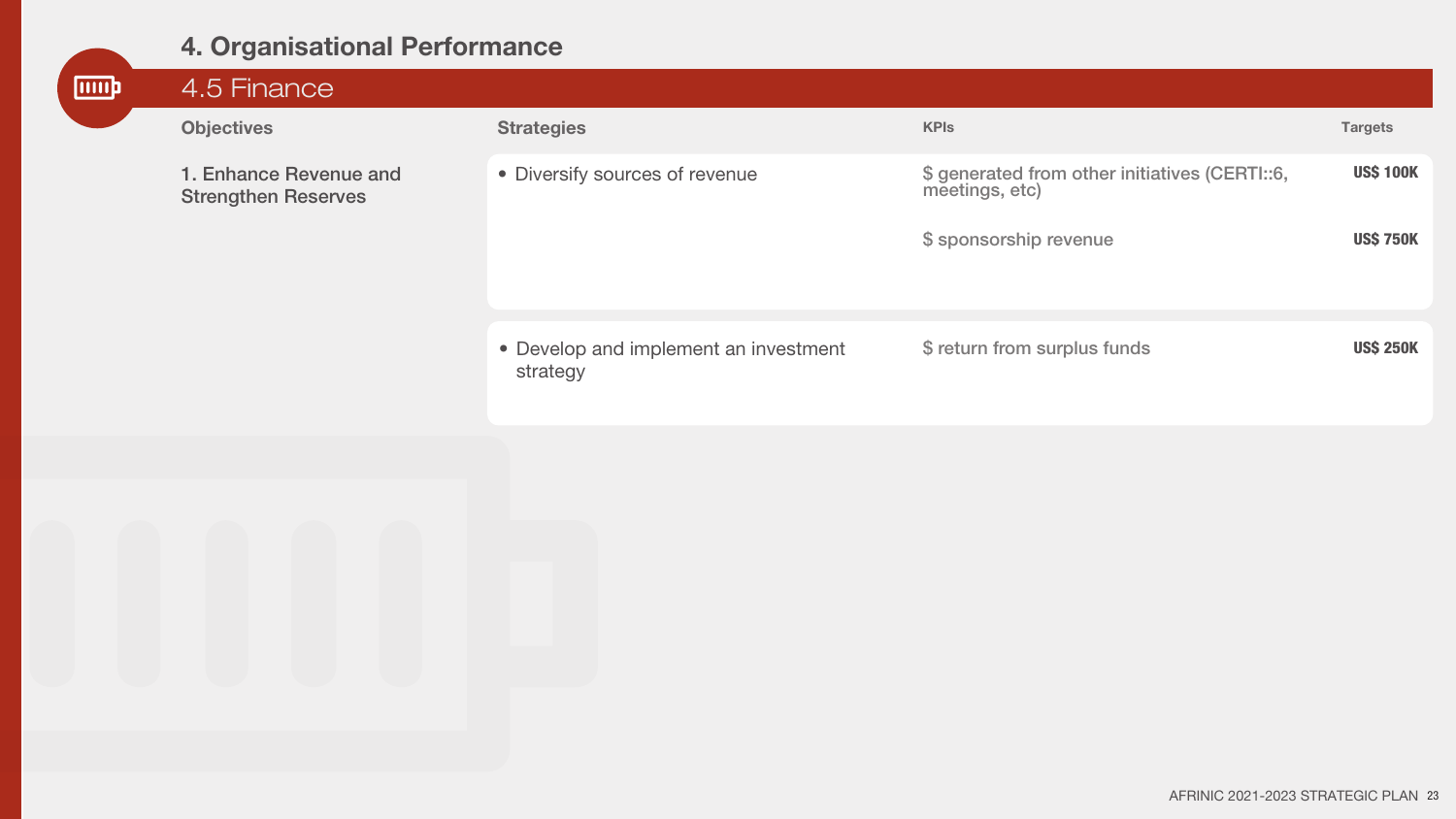| <b>THUP</b> | 4.5 Finance                                |                                         |                                                          |                                          |                |
|-------------|--------------------------------------------|-----------------------------------------|----------------------------------------------------------|------------------------------------------|----------------|
|             | <b>Objectives</b>                          |                                         | <b>Strategies</b>                                        | <b>KPIs</b>                              | <b>Targets</b> |
|             | 2. Practise Financial<br><b>Discipline</b> | • Exercise a rigorous budgeting process | % of over-expenditure on annual operating<br>cost budget | $< 5\%$                                  |                |
|             |                                            |                                         | • Exercise sound debtors management                      | Bad debts amount due to non-settlements  | $<$ US\$ 50K   |
|             |                                            |                                         |                                                          | % of members who pay their bills on time | $> 80\%$       |
|             |                                            |                                         |                                                          |                                          |                |
|             |                                            |                                         |                                                          | # of payment options                     | $\mathbf{3}$   |
|             |                                            |                                         |                                                          |                                          |                |
|             |                                            |                                         |                                                          |                                          |                |
|             |                                            |                                         |                                                          |                                          |                |
|             |                                            |                                         |                                                          |                                          |                |